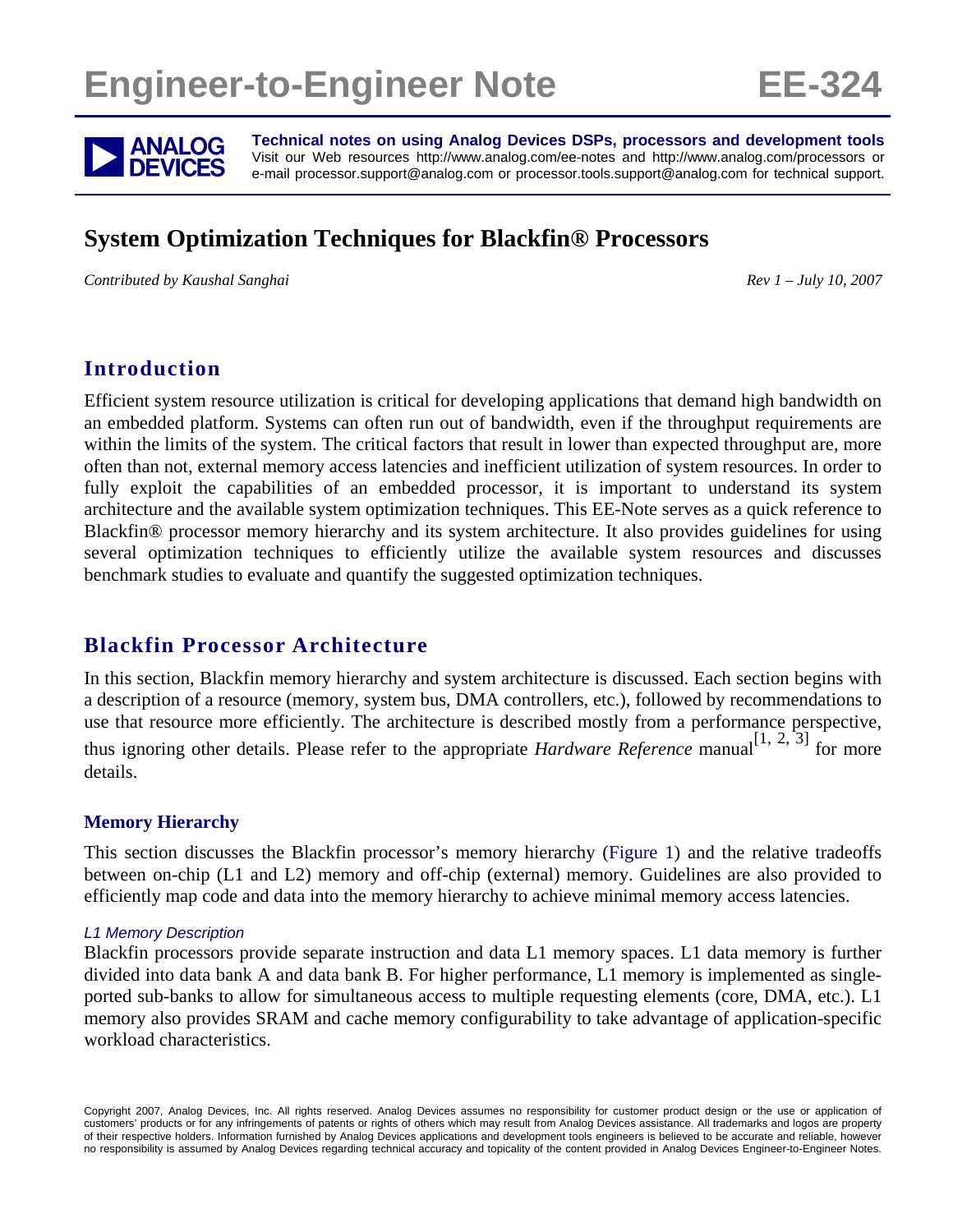

#### <span id="page-1-0"></span>*L1 Code and Data Memory Sub-Banking*

L1 code memory is implemented as single-ported sub-banks, effectively making them dual-ported. Therefore, the core and DMA or system buses can access the L1 code memory simultaneously, as long as the accesses are not to the same sub-bank. Similarly, L1 data memory forms multi-ported sub-banks, allowing the following in a single core clock cycle:

- Two 32-bit data address generator (DAG) loads
- One pipelined 32-bit DAG store
- One 64-bit DMA I/O
- One 64-bit cache fill/victim access

#### *L1 SRAM/Cache Configuration*

By default, all of L1 memory is SRAM memory that provides direct access to the core. SRAM memory guarantees single-cycle access to an instruction or data item and is not subject to a cache miss. However, the limitation is the size of the available memory space. For applications where code and data is greater than the L1 memory space, part of L1 can be configured as cache to achieve lower memory access latencies.



#### *Figure 1. Blackfin processor memory hierarchy*

Cached memory can provide significant benefits for execution of code and data mapped to L2 or external memory. Cache performance depends on the temporal and spatial characteristics of the application. The disadvantage of cache memory is that it suffers from cache miss penalties, which increases memory access latencies, thus increasing external memory bandwidth requirements. Also, for streaming data,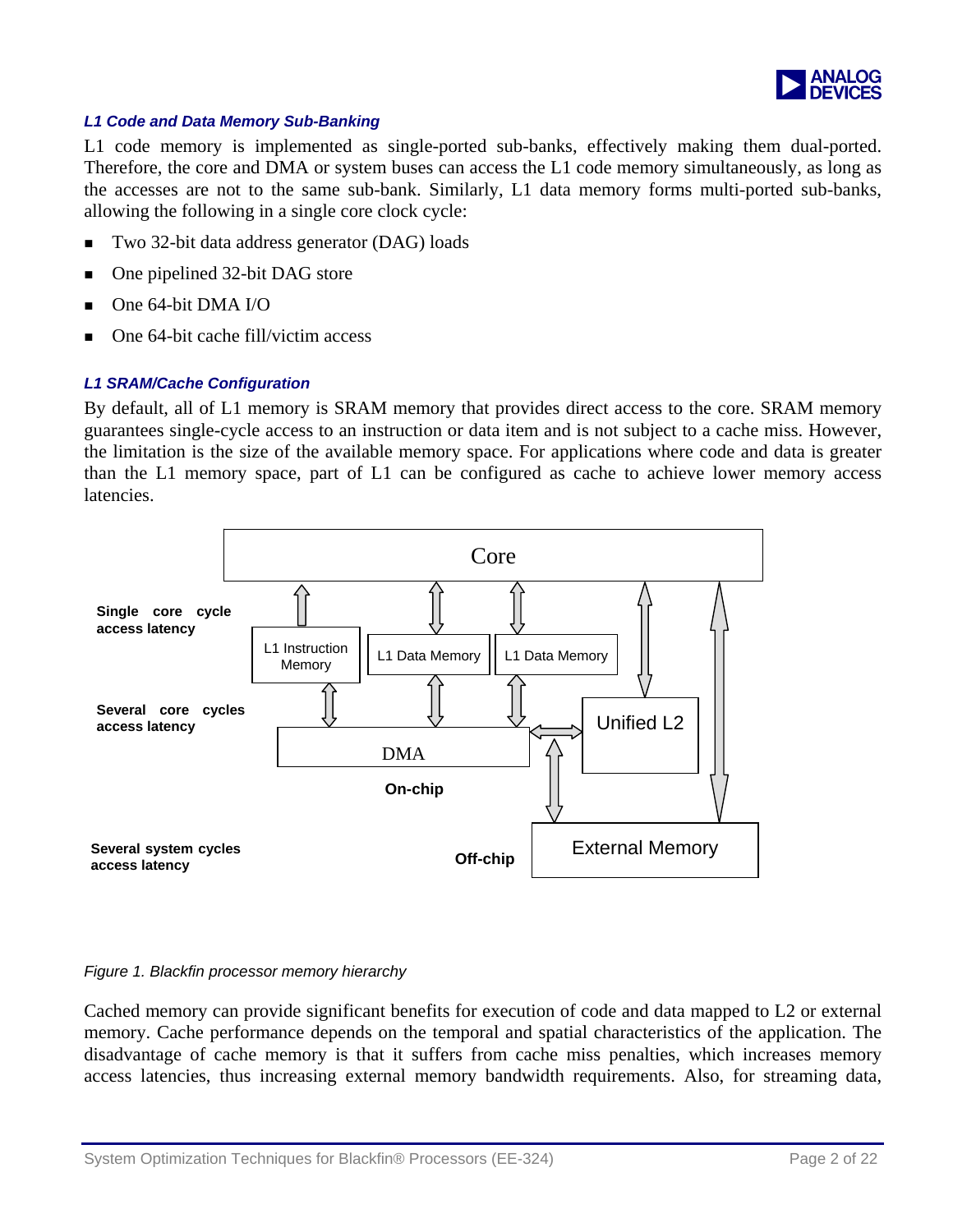

<span id="page-2-0"></span>cache lines must be invalidated when new data is transferred in external memory. Invalidating cache lines is expensive and can significantly decrease performance.

#### *Guidelines*

#### *Taking Advantage of Multi-Ported Sub-Banks*

As discussed above, memory contention occurs only if core and DMA accesses fall into the same subbank in memory. [Figure 2](#page-2-0) illustrates a scenario where potential memory contentions can be avoided by efficiently mapping data objects in L1 memory.



*Figure 2. Efficient use of multi-ported sub-bank internal memory architecture* 

#### *Using L1 SRAM Only*

Fitting code and data in L1 SRAM provides the lowest memory access latency. If the total required memory for code and data is more than that available in L1 SRAM, map only the most frequently executed code and most frequently accessed data to L1 memory. For mapping code efficiently in L1 SRAM, use the automated PGO linker tool, described in *PGO Linker - A Code Layout Tool for the Blackfin Processors (EE-306)*[8]. Data layout should still be handled by the programmer, although some techniques are suggested in the next few sections.

L1 SRAM memory can also be used to map code and data items with real-time criticality, as SRAM memory provides guaranteed single-cycle access for all requests. Cache memory suffers from cache miss penalties; therefore, there is no deterministic access time to a requested code or data item. This can sometimes prove critical in meeting the real-time requirements of a system.

#### *Using L1 SRAM and Cache*

If the application code size is greater than L1 instruction SRAM space, using instruction cache will improve the average memory access latency. In the VisualDSP++ 4.5 tools, cache can be turned on using the Project Options dialog box or by appropriately defining the \_cplb\_ctrl constant in a project source file.

Refer to *Using Cache Memory on Blackfin Processors (EE-271)*<sup>[9]</sup> for details regarding the use of cache memory on Blackfin processors. An example project within the VisualDSP++ installation folder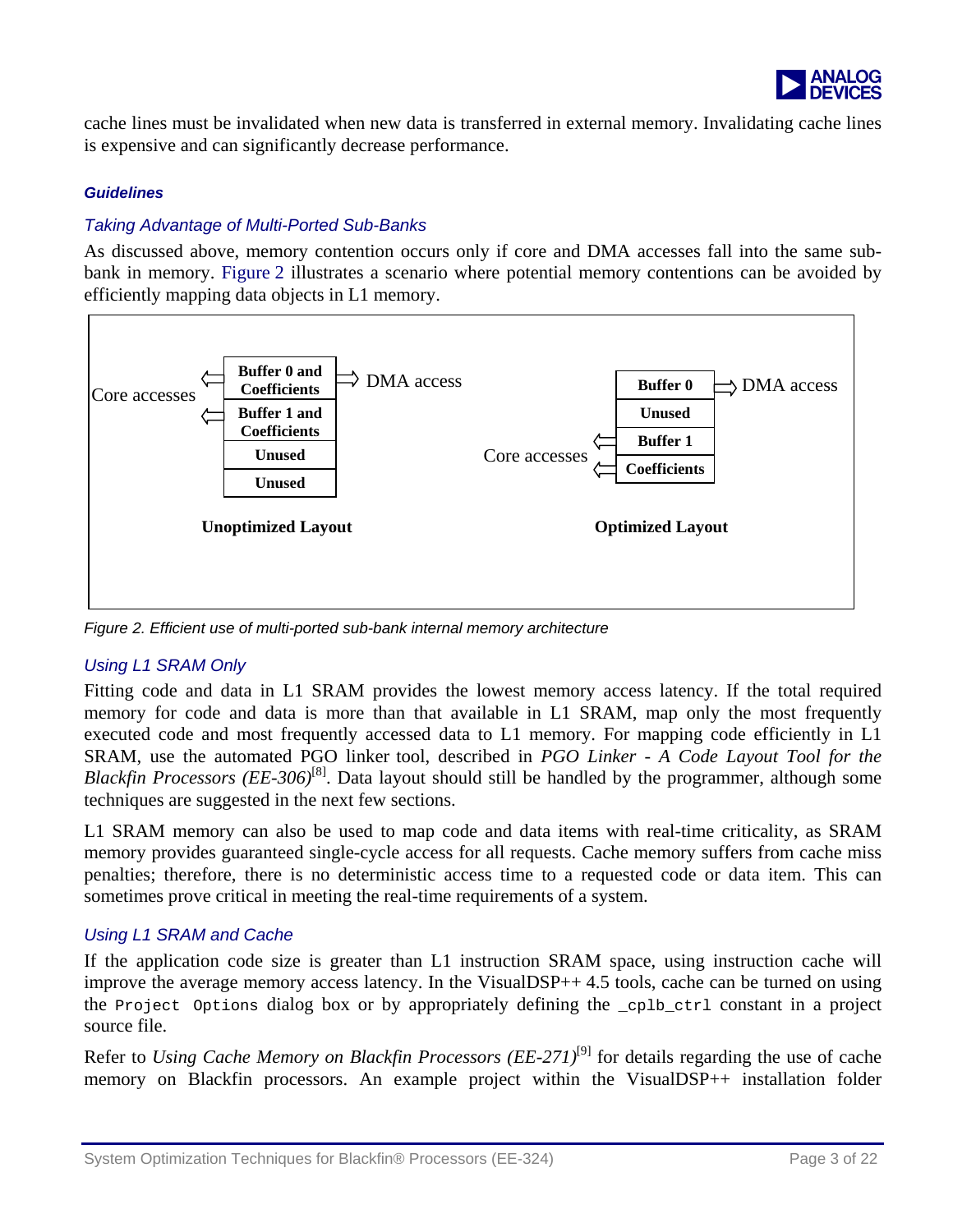

<span id="page-3-0"></span>(VisualDSP++ 4.5/Blackfin/Examples/ADSP-BF533 EZ-Kit Lite/Cache/) also provides implementation details for enabling cache on Blackfin processors.

Blackfin processors also provide alternate ways to move code and data more efficiently within the memory hierarchy. A DMA engine can be used to manage code and data instead of using the cache mechanism. By using DMA, code and data can be brought in ahead of time, consequently avoiding cache miss penalties and also saving any cycles lost due to cache line invalidation. DMA can also do memory transfers in the background while the core is processing, saving valuable core cycles. However, using DMA increases software development time and can be difficult for applications with irregular or random code and data access patterns.

#### *Using DMA to Avoid Cache Miss Penalties*

To use DMA effectively, it is important to know program behavior and data access patterns. Managing code and data is entirely the programmer's responsibility; therefore, software development time is expected to increase. To understand the feasibility of using DMA for managing data objects and obtain a more detailed explanation of the advantages over using cache, refer to *Video Templates for Developing Multimedia Applications on Blackfin Processors (EE-301)*<sup>[7]</sup>. For further details regarding the tradeoffs involved with cache vs. DMA, refer to *The best way to move multimedia data*<sup>[10]</sup>.

#### *L2 SRAM Description*

L2 memory on Blackfin processors can only be used as SRAM memory. L2 access times are longer than L1 but provide better performance than accessing off-chip SDRAM. Note that L2 memory is available only on the ADSP-BF561 and ADSP-BF54x Blackfin processors. [Table 1](#page-3-0) shows L2 memory performance in terms of core clock cycles (CCLK) and/or system clock cycles (SCLK).

| <b>Access Type</b>                                             | <b>Number of Cycles</b>    | <b>Comments</b>                         |
|----------------------------------------------------------------|----------------------------|-----------------------------------------|
| Direct core access instruction fetch (64-bit)                  | 9 CCLKs                    |                                         |
| Direct core access data fetch                                  | 9 CCLKs (1st 32-bit Fetch) | Can be $8-16$ , or 32-bit access        |
|                                                                | 2 CCLKs (2nd 32-bit Fetch) |                                         |
| Cache line fill request                                        | 15 CCLKs                   | First 8 bytes available after 9 CCLKs,  |
| Instruction and data (32-byte)                                 |                            | and 2 CCLKs for each successive 8 bytes |
| L <sub>2</sub> to L <sub>1</sub> memory DMA transfers (8-byte) | 2 CCLKs                    |                                         |
| L <sub>2</sub> system read                                     | $1$ SCLK + 2 CCLKs         |                                         |
| (e.g., L2 to external memory transfer)                         |                            |                                         |
| L <sub>2</sub> system write                                    | 1 SCLK                     |                                         |
| (e.g., external memory to L2 transfer)                         |                            |                                         |

*Table 1. L2 memory performance* 

#### *Guidelines*

L2 SRAM can be used to map code and data that does not fit into L1 SRAM memory. If using the ADSP-BF561 dual-core processor, L2 memory space can be used to map shared data objects between two cores.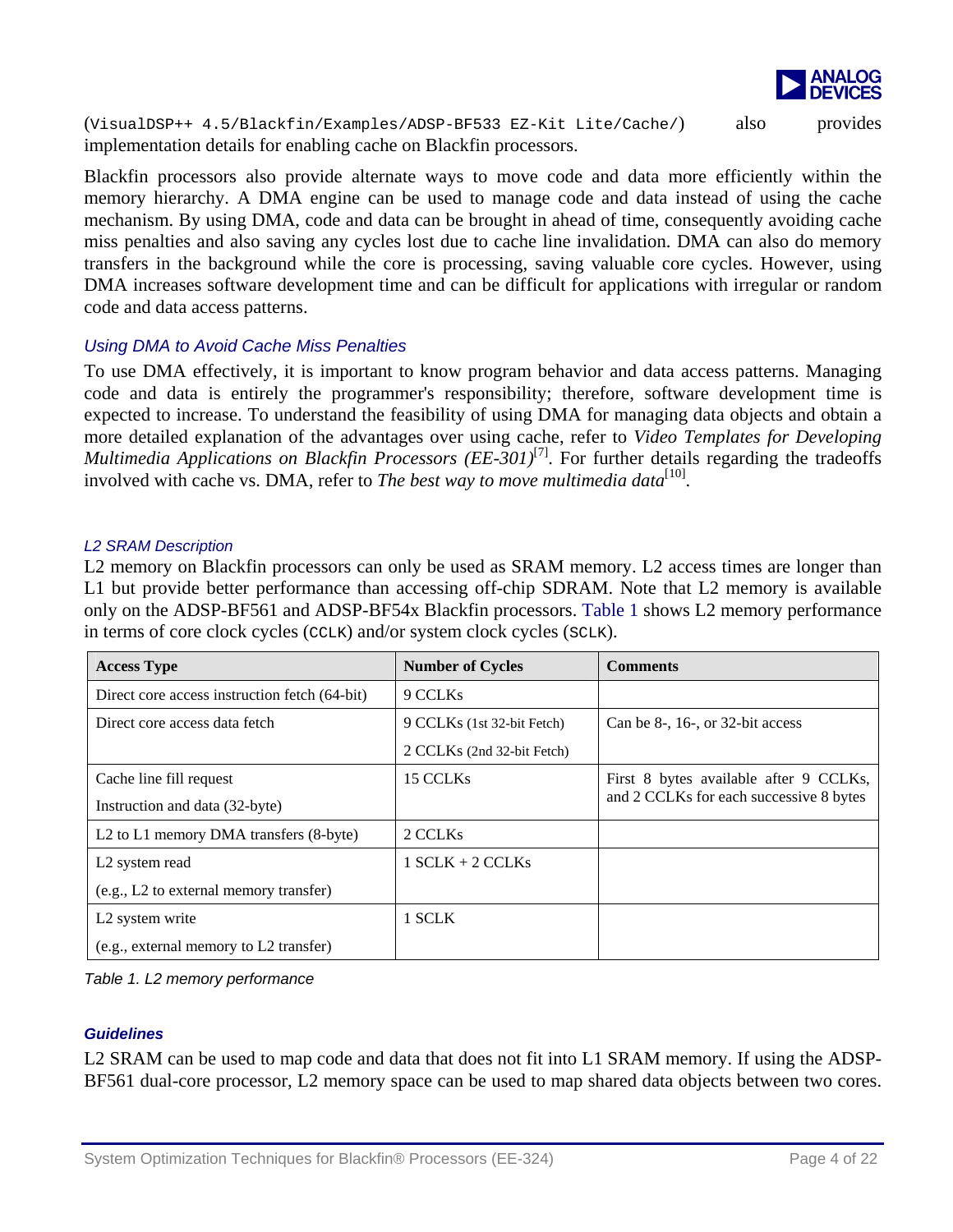

<span id="page-4-0"></span>L2 memory is also designed as multi-ported sub-banks. This enables simultaneous core and DMA accesses to L2 memory, provided that the accesses are to separate sub-banks.

#### *External Memory Description*

For ADSP-BF561 Blackfin processors, the SDRAM controller (SDC) supports 16- or 32-bit SDRAM memory bank widths; for ADSP-BF53x and ADSP-BF52x processors, the SDC supports a 16-bit SDRAM memory bank width. The SDRAM memory can transfer data at a maximum SCLK frequency of 133 MHz. The SDC provides a glueless interface to standard SDRAM memory devices with four internal memory banks and allows interleaved bank memory accesses. Arbitration logic is required for simultaneous core and DMA access to external memory. In this section, the SDRAM memory banking and its performance is discussed in detail.

#### *SDRAM Banking*

Standard SDRAM memory devices have internal memory banks. To take advantage of the internal banks of SDRAM, the SDC supports interleaved memory bank accesses. The SDC interface supports up to four internal memory banks.

The SDRAM internal bank addresses consist of row addresses. The internal banks are divided into a set of memory pages, which are configured with the help of the SDC control registers. The number of pages is determined by the SDRAM configuration settings and the internal memory bank size. The SDC can only have one open page at a time in each of the internal banks. Opening a closed page in the internal memory bank requires pre-charge and activation commands.

An access to an open page in memory is termed an *on-page* access. An on-page access does not require pre-charge or activation commands. If an access is to a closed page, it is termed an *off-page* access, which incurs an additional latency of the cycles required for the pre-charge and activation commands. To increase SDRAM performance, it is essential to minimize off-page accesses.

#### *SDRAM Performance*

[Table 2](#page-4-0) gives the SDRAM performance for on-page accesses.

| <b>Access Type</b>                                       | <b>Number of SCLK Cycles for a Word* Access</b> |
|----------------------------------------------------------|-------------------------------------------------|
| Instruction/data cache line fill request                 | 1.1                                             |
| Direct core instruction fetch                            | 1.1                                             |
| DAG read access                                          |                                                 |
| DAG write access                                         |                                                 |
| MemDMA write access. (e.g., L1 to SDRAM memory transfer) |                                                 |
| MemDMA read access (e.g., SDRAM to L1 memory transfer)   | 1.1                                             |

*Table 2. External memory performance for on-page word accesses (\* 32-bit for ADSP-BF56x processors, 16-bit for ADSP-BF53x and ADSP-BF52x processors.)*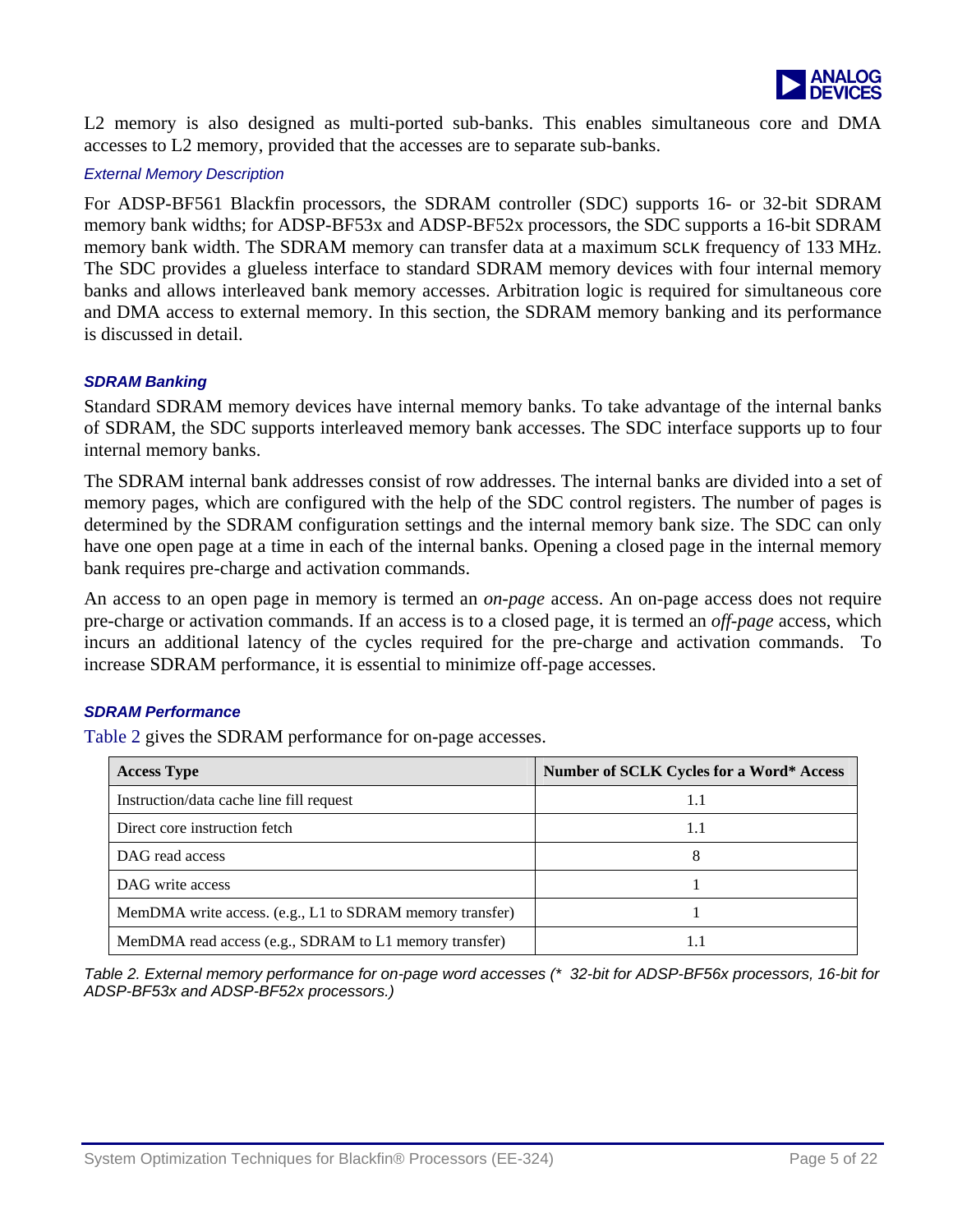

<span id="page-5-0"></span>[Table 3](#page-5-0) shows the performance of external memory accesses for off-page accesses.

| <b>Access Type</b> | Number of SCLK Cycles for a Word* Access |
|--------------------|------------------------------------------|
| Read               | $t_{RP}$ + $t_{RCD}$ + CL                |
| Write              | $t_{WR} + t_{RP} + t_{RCD}$              |

*Table 3. External memory performance for off-page word accesses (\* 32-bit for ADSP-BF56x processors, 16-bit for ADSP-BF53x and ADSP-BF52x processors.)* 

#### In [Table 3](#page-5-0):

 $t_{RP}$  – Delay between a pre-charge and an activation command (1-7 SCLK cycles)

 $t_{\text{RCD}}$  – Delay between an activation and a first read/write command (1-7 SCLK cycles)

 $t_{WR}$  – Delay between a write and a pre-charge command (1-2  $s_{CLK}$  cycles)

CL (CAS latency) – Delay between a read command and availability of data off-chip (2-3 SCLK cycles)

#### *Guidelines*

#### *Minimizing Off-Page Accesses*

Off-page access latency is higher when code and data with high spatial locality are mapped across page boundaries of an internal memory bank. To minimize off-page accesses, map blocks of highly spatial code and data to the same page of an internal memory bank. To further take advantage of the fact that up to four memory pages can be open in the SDRAM memory space at a time, it is best to create spatial blocks of code and data four times the size of a page and map them across four different pages in each internal bank.

If the spatial characteristics of the application are hard to determine, an application developer can evaluate the following approaches relative to the trade-offs specific to an application

1. Measuring and utilizing the spatial characteristics for a mix of instructions and data is even more difficult. To ease the programming effort, in certain cases L2 and external memory can be used as separate code and data memory space. For example, if the application code (or the most frequently accessed code) can be mapped entirely in L1 or L2 memory, the entire external memory is available for mapping data objects. Mapping data objects only to external memory provides greater control and predictability for accesses to external memory. However, note that the tradeoff here is the increased data access latency. [Figure 3](#page-6-0) shows an example memory mapping.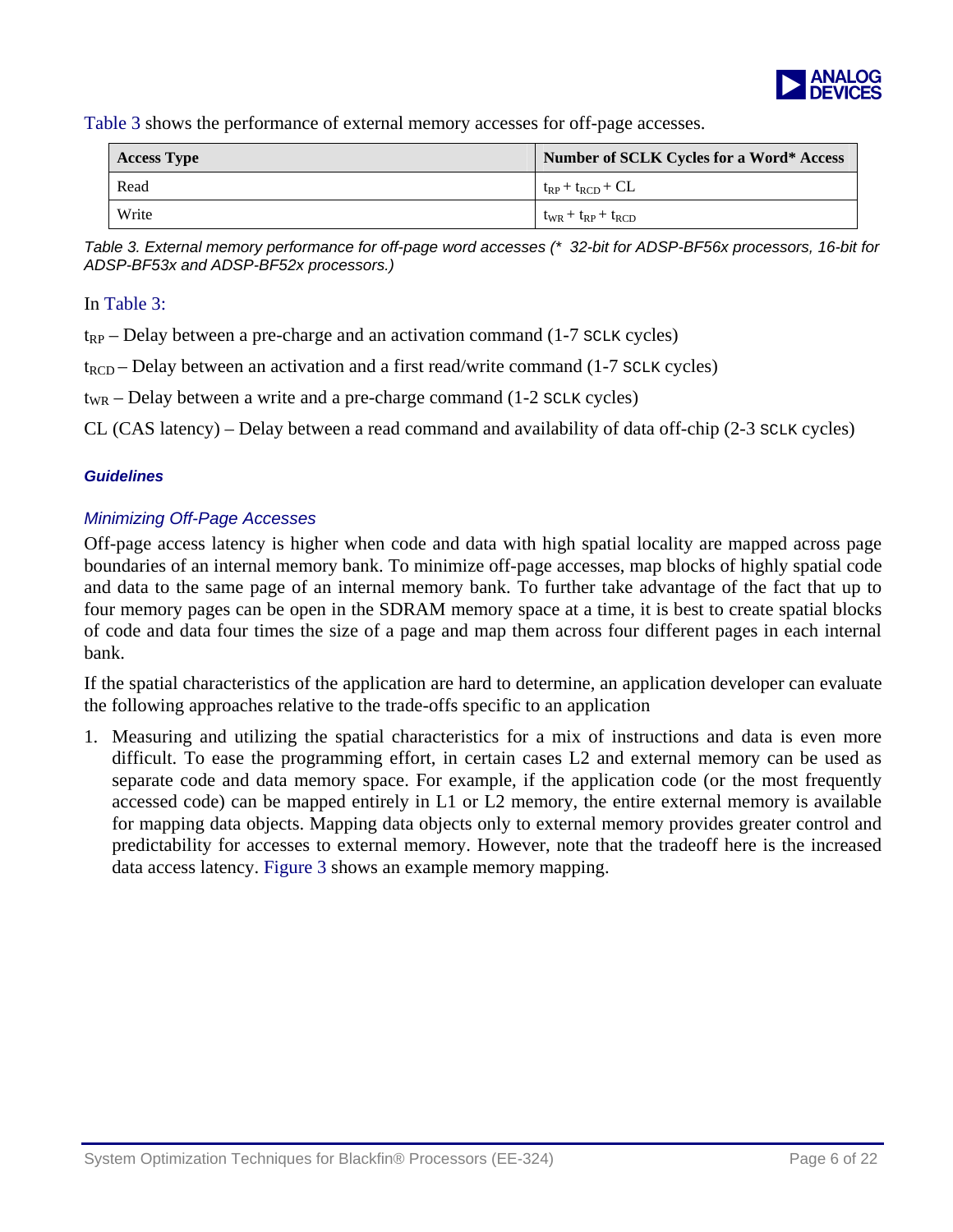

<span id="page-6-0"></span>

*Figure 3. Using external memory for data only*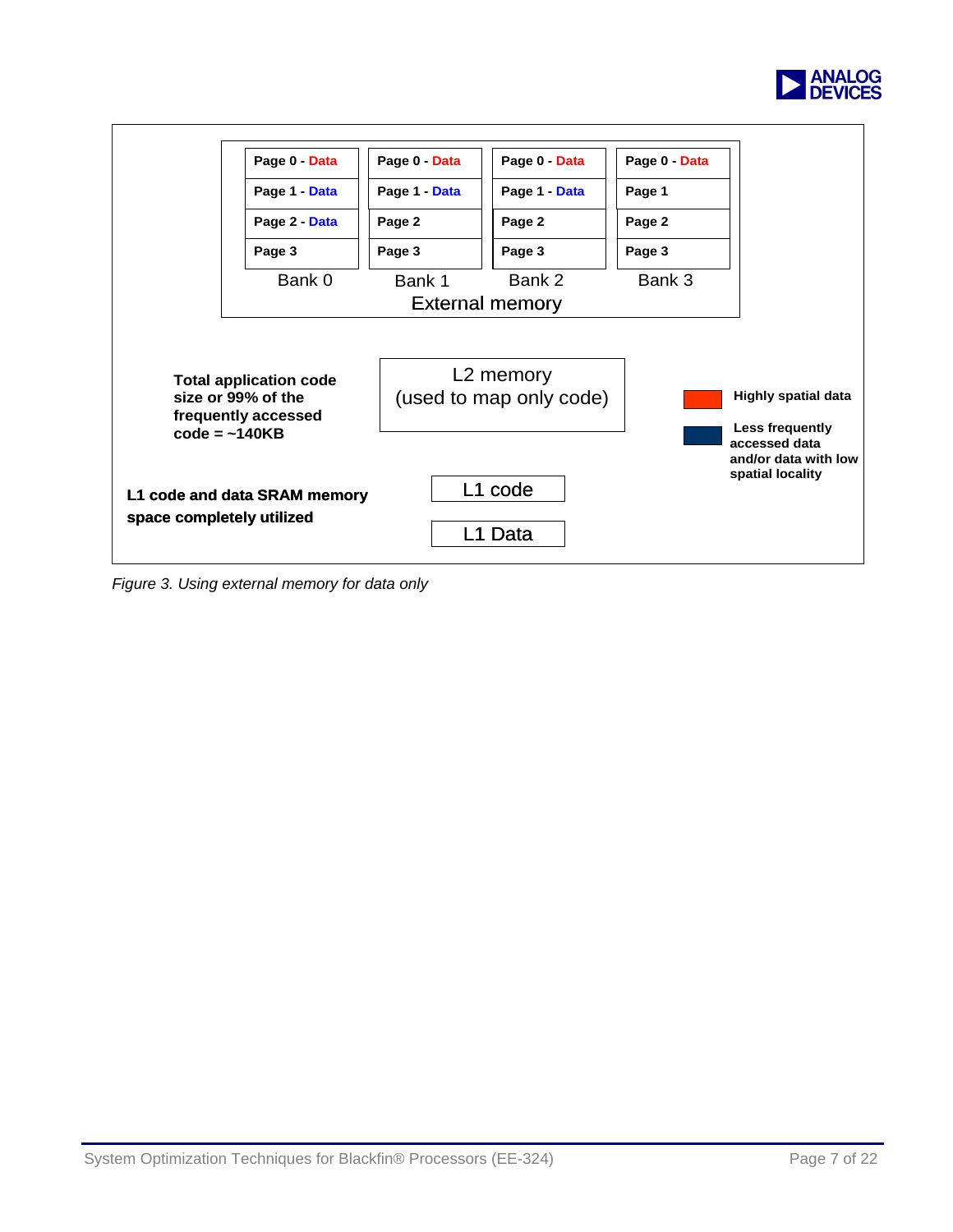

<span id="page-7-0"></span>2. External memory can be divided such that code/data is mapped to separate internal memory banks. This is helpful if the spilled code from L1 and L2 memory can be mapped such that highly spatial code does not cross internal bank page boundaries. [Figure 4](#page-7-0) shows an example memory map.



*Figure 4. Placing code in only one SDRAM internal memory bank page*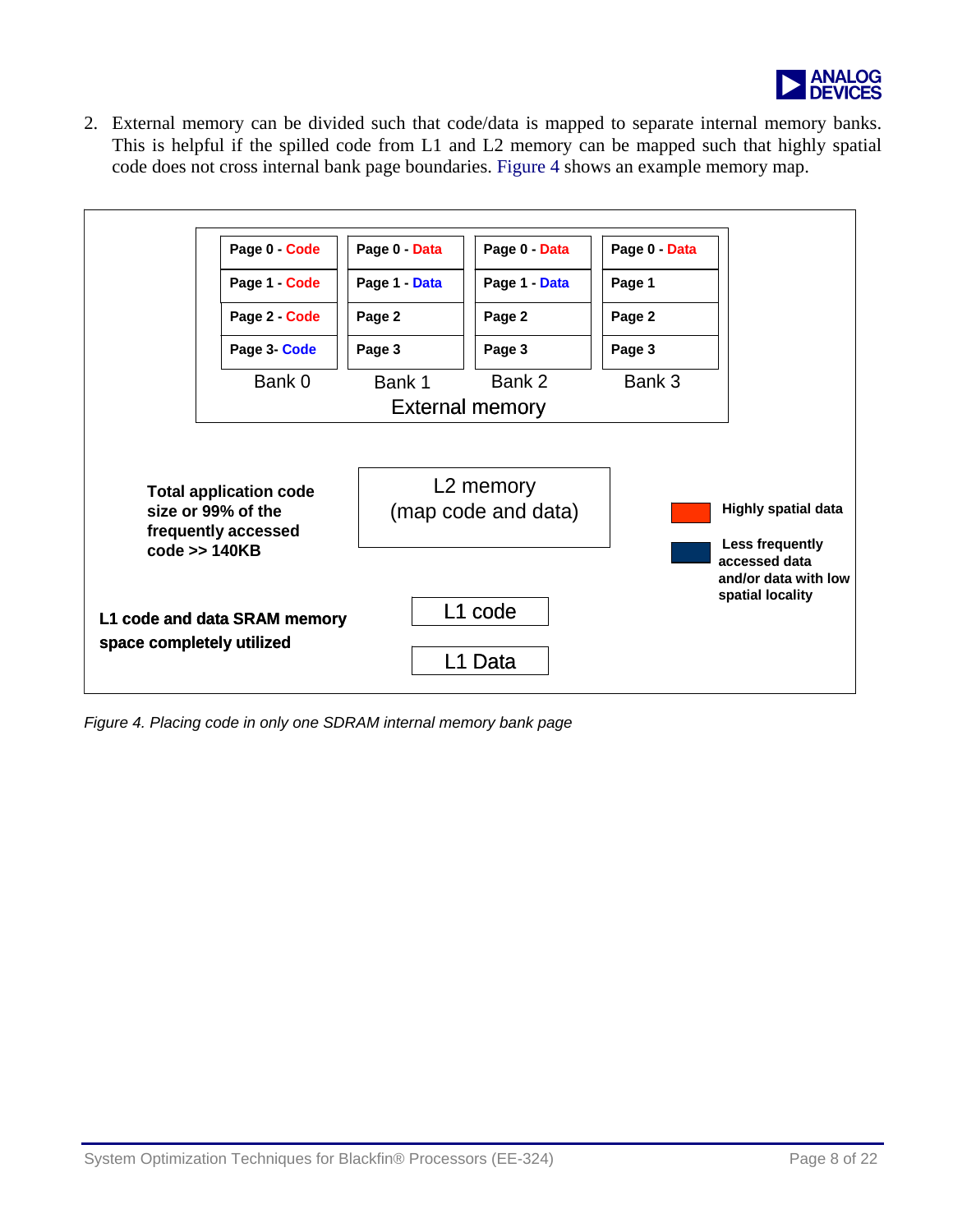

<span id="page-8-0"></span>3. Multiple buffers are typically maintained for peripheral data. These buffers can be mapped to separate internal banks. [Figure 5](#page-8-0) shows an example memory map. Also refer to *Video Templates for Developing Multimedia Applications on Blackfin Processors (EE-301)*[7] for alternate ways to manage multiple data buffers.



*Figure 5. Placing frame buffers in four different SDRAM internal banks* 

#### *Other Suggestions*

Typically, frequently accessed code and data objects have high spatial locality. Thus, one can form sections of frequently accessed code and data equal to four times the size of a page in an internal bank and map them across four separate pages in each of the internal banks.

Another possibility is to try to avoid direct core accesses to external memory. A DAG access read, as noted in [Table 2](#page-4-0), takes eight SCLK cycles, which can result in significant bandwidth consumption for even small amounts of externally mapped data accesses. Thus, use cache or DMA to access data objects mapped to external memory.

## **System Architecture**

This section discusses the Blackfin processor's system architecture, which includes the system buses, DMA controllers, peripherals, and external bus arbiter, and provides guidelines for optimizing their usage. Note that the discussion is only from a performance standpoint and ignores other details.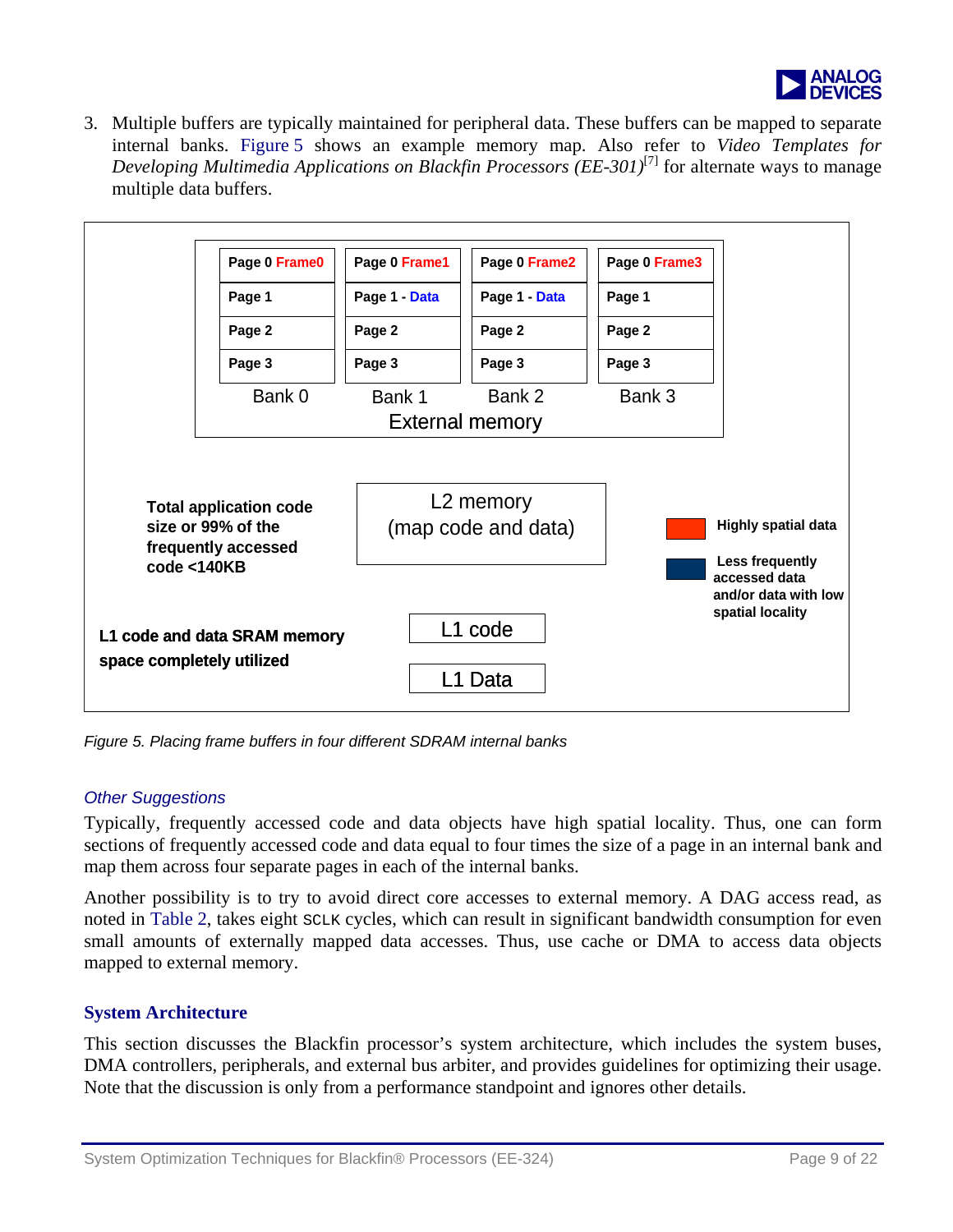

#### <span id="page-9-0"></span>*System Buses*

The following system buses are connected to the DMA channels, peripherals, and core.

#### *Peripheral Access Bus (PAB)*

The PAB bus connects all off-core peripherals with the system MMR registers. Register read and write accesses on the PAB bus have a latency of three and two SCLK cycles, respectively.

#### *DMA Buses*

For the ADSP-BF561 processor, the following DMA buses connect the peripherals and the memory hierarchy.

- DMA Access Buses (32-bit DAB1 and 16-bit DAB2) provide DMA data transfers to and from the peripherals.
- DMA Core Buses (32-bit DCB1, DCB2, DCB3, and DCB4) provide DMA data transfer to/from the core (A and B) L1 memory, or DMA data transfer between L1 and L2 memory.
- DMA External Bus (DEB) provides DMA data transfer to/from external memory.

The transfer latency between peripherals and memory is two SCLK cycles for up to 32 bits per access, although any peripheral can access the bus every SCLK cycle to fully utilize the available bandwidth. Transfers between different levels of memory can be achieved at a latency of one SCLK cycle for every 32 bit word. For transfers between L1 and L2 memory, 32-bit words can be transferred every CCLK cycle. [Table 4](#page-9-0) lists the performance for a memory-to-memory DMA transfer between different levels of the memory hierarchy.

| <b>Source</b>       | <b>Destination</b>  | <b>Approximate SCLKs for n Words</b>                                              |
|---------------------|---------------------|-----------------------------------------------------------------------------------|
|                     |                     | (from start of DMA to interrupt upon completion)                                  |
| 32-bit SDRAM        | L1 Data memory      | $n+14$                                                                            |
| L1 Data memory      | 32-bit SDRAM        | $n+11$                                                                            |
| 32-bit ASYNC memory | L1 Data memory      | $xn+12$                                                                           |
|                     |                     | x is the number of wait states $+$ setup/hold SCLK cycles<br>(minimum $x = 2$ )   |
| L1 Data memory      | 32-bit ASYNC memory | $xn+9$                                                                            |
|                     |                     | $x$ is the number of wait states $+$ setup/hold SCLK cycles<br>(minimum $x = 2$ ) |
| 32-bit SDRAM        | 32-bit SDRAM        | $10+(17n/7)$                                                                      |
| 32-bit ASYNC memory | 32-bit ASYNC memory | $10+2xn$                                                                          |
|                     |                     | x is the number of wait states $+$ setup/hold SCLK cycles<br>(minimum $x = 2$ )   |
| L1 Data memory      | L1 Data memory      | $2n+12$                                                                           |

*Table 4. Performance of the DMA buses for memory-to-memory transfers* 

For ADSP-BF53x and ADSP-BF52x processors, the following DMA buses connect the peripherals and the memory hierarchy.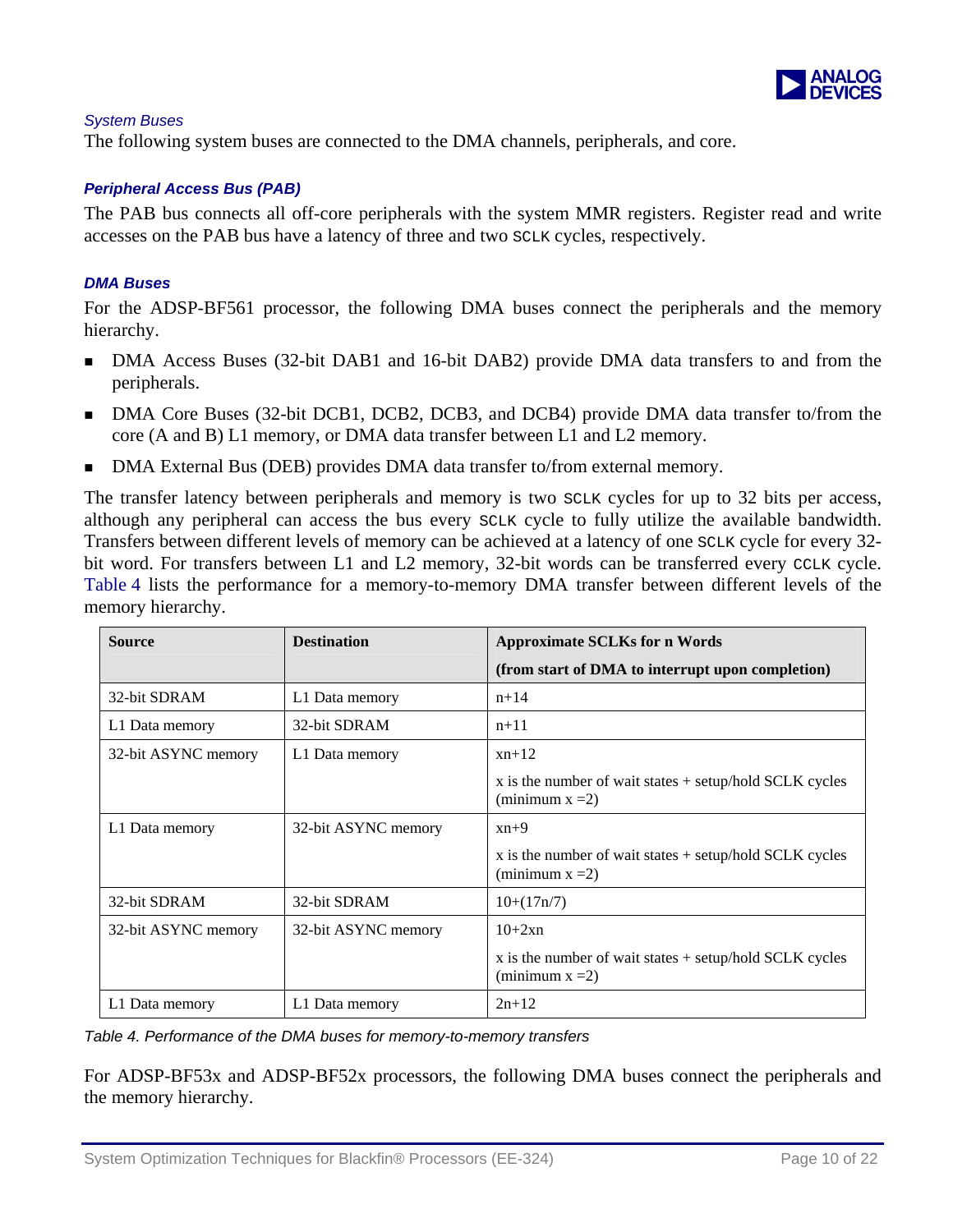

- DMA Access Buses (16-bit DAB) provide DMA data transfer to and from peripherals.
- DMA Core Buses (16-bit DCB) provide DMA data transfer to and from L1 memory, or DMA data transfer between L1 and external memory.
- DMA External Bus (DEB) provides DMA data transfer to/from external memory.

The performance and transfer latency for the ADSP-BF53x processors remains the same as for the ADSP-BF561 processor, but the maximum word size is 16 bits for every SCLK cycle.



*Figure 6. Internal bus structure for ADSP-BF53x/ADSP-BF52x Blackfin processors. For the ADSP-BF561 processor, there are two cores, two DMA controllers, and a block of L2 memory.* 

#### *External Access Bus (EAB)*

The EAB allows the core to access off-chip memory directly. For ADSP-BF561 dual-core processors, transfers of 8-, 16-, or 32-bit words can be performed each SCLK cycle. For ADSP-BF53x processors, transfers of 8- or 16-bit words can be performed each SCLK cycle. The EAB runs at a maximum frequency of 133 MHz.

#### *Guidelines*

#### *Utilizing Maximum Bus Width and Packing on Peripherals*

The system throughput can be greatly increased by using the maximum bus width for every transfer. Using 32-bit DMA access for ADSP-BF561 processors and 16-bit DMA access for ADSP-BF53x/ADSP-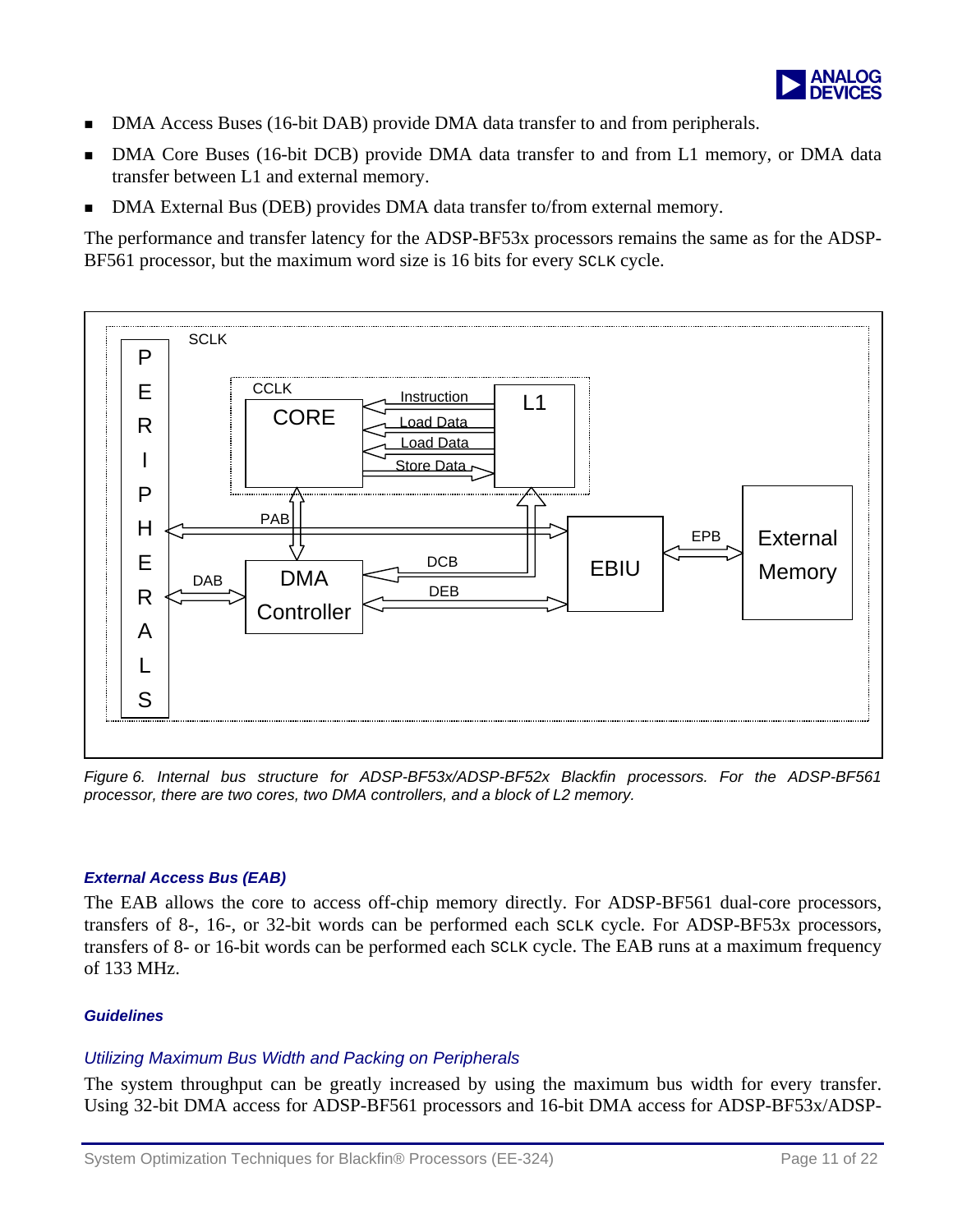

<span id="page-11-0"></span>BF52x processors combined with packing (if available on the peripheral interface) can free up the system buses for other activities, thereby greatly increasing the throughput of the system. For example, the PPI provides 32-bit packing for ADSP-BF561 processors and 16-bit packing for ADSP-BF53x/ADSP-BF52x processors.

#### *DMA Traffic Control*

Blackfin processors provide traffic control on all the system buses. If the traffic on the bus is switching directions too often, the result will be increased latencies due to bank turnaround times. Using the traffic control registers is one of the best ways to optimize the system bus traffic, consequently improving bandwidth utilization. The traffic period for each of the DMA buses can be specified to group transfers in one direction, thereby minimizing bank turnaround times. [Figure 7](#page-11-0) illustrates an optimized traffic pattern over the DAB bus.



*Figure 7. Optimizing DMA traffic over the system buses* 

[Figure 8](#page-12-0) shows the DMA traffic control register. Each of the buses can be programmed to group up to 16 transfers in one direction. Also, the memory DMA channels can be programmed for round-robin priorities using the traffic control register.

The values for the traffic period should be evaluated on a per-application basis, depending on the number of peripherals and the amount of bus traffic within the system. As a rule of thumb, a traffic period value close to three is optimal when four or more peripherals are on a DMA controller, and a value close to seven is optimal in cases where three peripherals or less are used on a DMA controller. Also, note that the traffic period value for the DEB has the most significant impact on system performance; therefore, it should be evaluated more thoroughly.

Also, a smaller value for memory DMA round-robin period will lower the throughput of DMA transfers, as the controller is switching between DMA channels every few words. In general, for most applications, a higher value balances the performance with equal sharing of resources.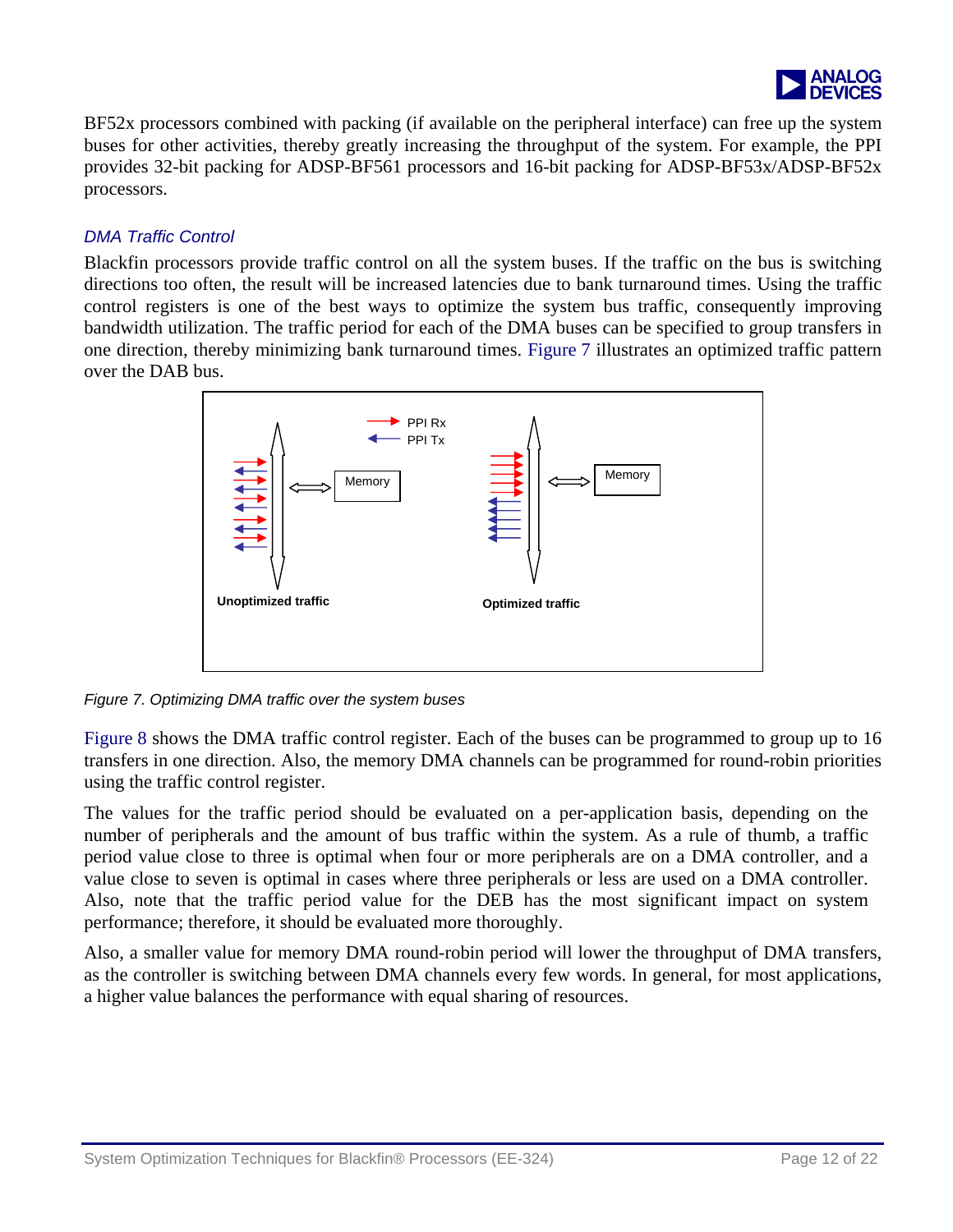

<span id="page-12-0"></span>

*Figure 8. DMA traffic control register* 

## *CCLK/SCLK Ratio*

The performance of the buses is affected by core-to-system clock frequency ratios. At ratios below about 2.5:1, synchronization and pipeline latencies result in lower bus utilization in the system clock domain. At a clock ratio of 2:1, for example, DMA typically runs at 2/3 of the system clock rate. Full bandwidth can be utilized by implementing higher core-to-system clock ratios.

## **DMA Architecture**

The DMA controller manages DMA activity between the peripheral interface and the on-chip and off-chip memories. Multiple peripheral DMA channels and memory DMA channels compete for memory resources. The access latency is improved by separating the buses on the peripheral DMA channel (DAB bus) and the memory-to-core accesses (DCB bus). Also, each peripheral maintains its own FIFO buffer, which further reduces the latency as compared to a fully pipelined peripheral-to-memory DMA transfer.

A DMA transfer can be initiated in several modes: stop, auto-buffer, descriptor, etc. Refer to the DMA chapter in the processor's *Hardware Reference* manual for more information. In descriptor mode, the DMA controller fetches the contents to be loaded into the DMA channel registers from a descriptor object located in data memory space. A descriptor or descriptor array can hide delays due to MMR writes to the DMA registers.

ADSP-BF561 processors have two DMA controllers, whereas ADSP-BF53x processors have only one. For processors with more than one DMA controller, each DMA controller is connected to two separate buses; therefore, transfers can be spread across DMA controllers to improve throughput.

#### *Guidelines*

1. Prioritizing peripherals with high data rates improves throughput. Change the default assignment of the peripherals assigned to the DMA controllers using the DMA peripheral map register.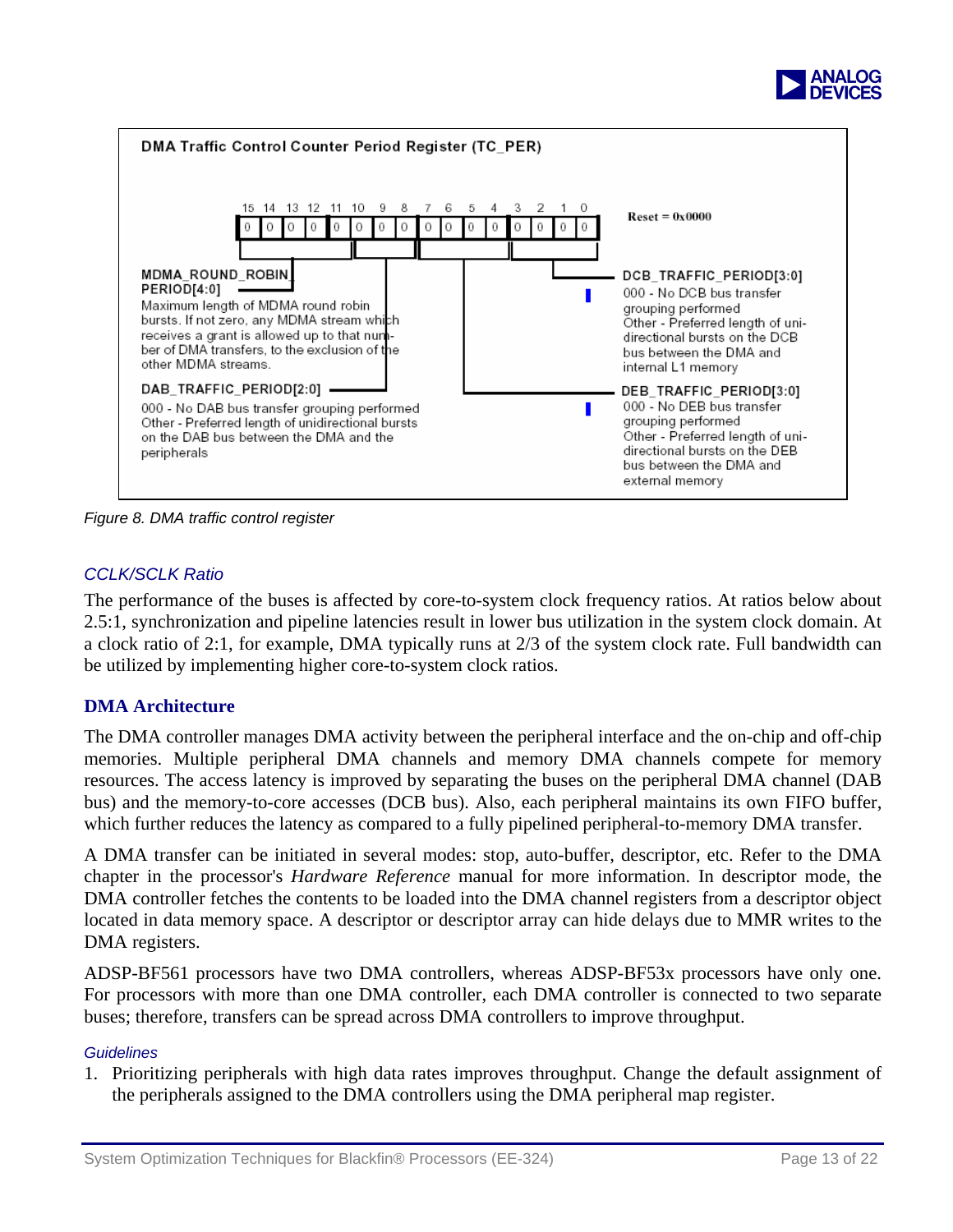

- 2. If more than one DMA controller is available, spreading transfers across DMA controllers may reduce bandwidth requirements of the system.
- 3. Using auto-buffer mode or descriptor mode can save system clock cycles.

#### **Bus Arbiter**

The EBIU arbitrates between core and DMA accesses to external memory. Before the arbitration policy for accessing external memory is addressed, it is important to note when a DMA request is termed *urgent* in the system.

#### *Urgent DMA*

Consider the following scenario where a peripheral channel is receiving data from an external device. On a peripheral receive (memory write), if the peripheral FIFO is full and DMA cannot access the bus to write the FIFO contents to memory, a buffer overflow condition is likely. In this situation, an *urgent DMA request* will be issued.

Similarly, to protect against an underflow condition, an urgent DMA request will be issued on a peripheral transmit (memory read) if the peripheral FIFO is empty and DMA cannot get access to the bus to read from memory to fill the FIFO.

For both situations above, an urgent DMA request is issued automatically by the DMA controller, thus no user intervention is required. On the ADSP-BF534/BF536/BF537 processors, if a DMA request becomes urgent, all pending DMA requests in the system are marked urgent. For the ADSP-BF531/BF532/BF533 and ADSP-BF561 processors, pending requests are not turned urgent when an urgent request is raised. To turn all pending requests urgent on these processors, the CDPRIO bit in the EBIU\_AMGCTL register can be set, which is described in more detail in the next section.

#### *Arbitration Scheme*

For external memory accesses, urgent DMA requests have the highest priority by default, followed by core requests and then by DMA requests. This priority scheme is programmable for external memory accesses as will be discussed in the guidelines section.

For L1 and L2 memory, DMA and core requests follow a fixed arbitration. For internal memory accesses, arbitration is required only if the DMA and core accesses are to the same sub-bank of memory. If accessing the same sub-bank, DMA wins over core by default. For locked core accesses, DMA has to wait until the locked accesses are complete.

#### *Guidelines*

For external memory access, core requests have higher priority than DMA requests. This can severely impact throughput if there are several core accesses to external memory. This can be avoided by elevating all DMA accesses to urgent DMA requests, thus giving all DMA accesses higher priority than core accesses. This can be done setting the CDPRIO bit or the DMAPRIO bit in the EBIU\_AMGCTL register.

#### **Other General Guidelines**

Theoretical estimation of the total bandwidth required by the application can provide a good starting point to study the feasibility of the system from a bandwidth perspective. In cases where system resources are inefficiently utilized, one may encounter buffer underflow or overflow, even if less than 20% of the total maximum theoretical bandwidth is utilized.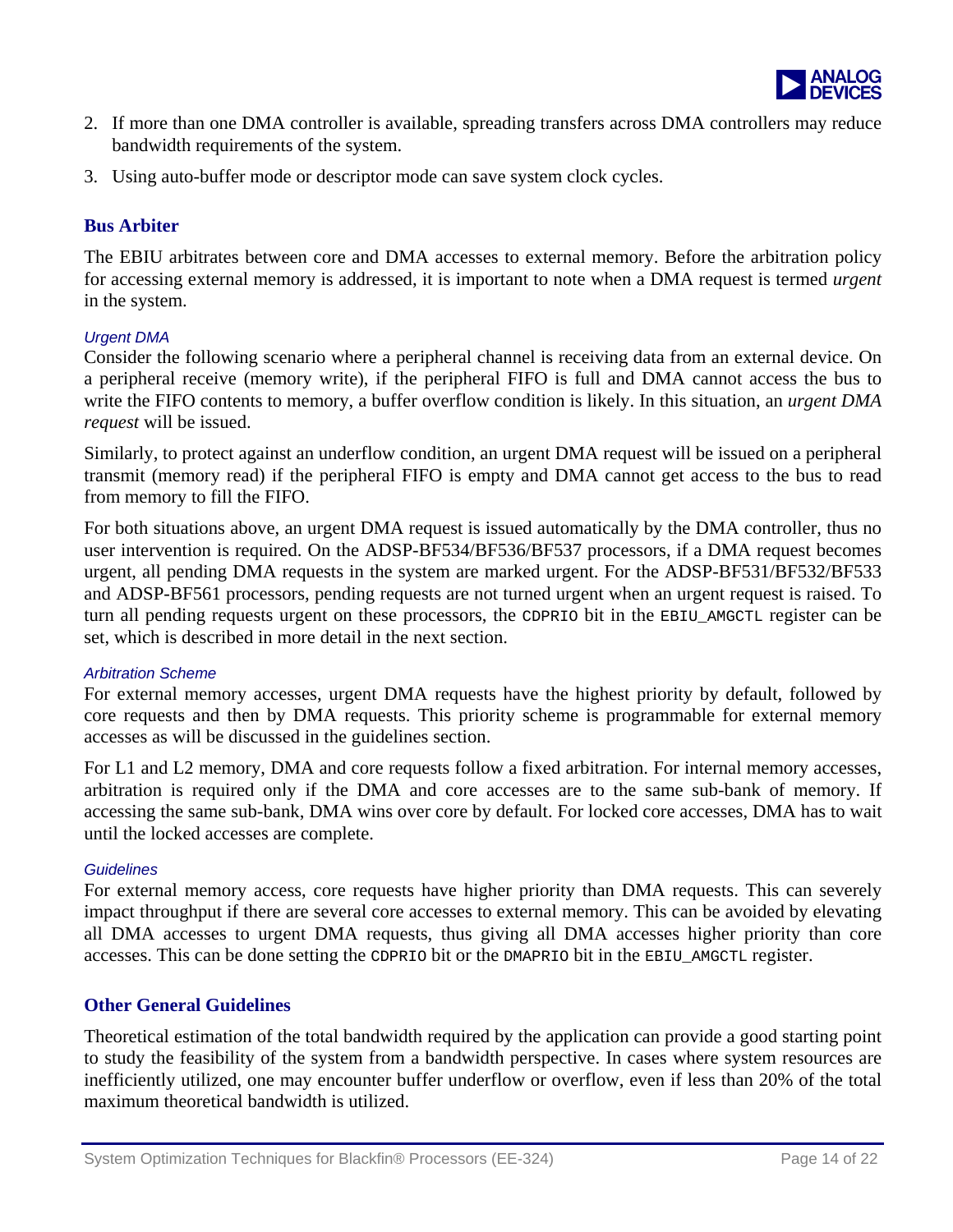

Often, buffer underflow/overflow errors go unnoticed during debugging efforts. By using the error interrupts supported by Blackfin processors, one can determine if the system is running out of bandwidth. The peripheral status registers indicate overflow or underflow errors. Note that the error interrupts are not turned on by default. On all Blackfin processors, error interrupts are mapped to IVG7 by default. It is the user's responsibility to determine which peripheral is causing the error within the interrupt service routine.

Error interrupts can be enabled like any other interrupt vector in an application. The error handler should specifically check the status registers of all the peripherals within the system to determine the exact cause for the error.

## **System Optimization Techniques**

To summarize, the previously discussed techniques are listed below:

- 1. Code and data layout techniques
- 2. Packing and using the full bus width
- 3. Efficient bank placement
- 4. Optimizing bus traffic using the DMA traffic control
- 5. Maintaining higher CCLK/SCLK ratios
- 6. Spreading data transfers across DMA controllers, when applicable
- 7. Using programmable bus priority schemes

These techniques are evaluated in this section, and each is quantified by considering specific test cases. The techniques are progressively added to a test case, and the throughput of the system is evaluated at each step. Note that code layout and data layouts are described in *PGO Linker - A Code Layout Tool for the Blackfin Processors (EE-306)*[8] and *Video Templates for Developing Multimedia Applications on Blackfin Processors (EE-301)*<sup>[7]</sup>, respectively, and are not included in the analysis in this EE-Note.

## **Evaluation Methodology**

To evaluate system bandwidth, two benchmarks are synthesized. The first benchmark is a simple program that performs only memory DMA reads and writes to external memory; no other activity is enabled on the system bus for this benchmark. The second benchmark is a more complex program with multiple memory DMA channels, peripheral DMA channels, and core activities within the system; this benchmark is used to demonstrate the benefits of the discussed optimization techniques. In the later part of this analysis, the effects of setting the traffic control register and CCLK/SCLK ratio on the bandwidth utilization is quantified separately.

The goal of the analysis is to show how progressively the system performance can be improved using the various optimization techniques. To quantify the effects, the average throughput was chosen as a metric to evaluate the optimization techniques. The average system throughput was measured as follows:

*Average system throughput = (Number of data read or writes to external memory)/sec*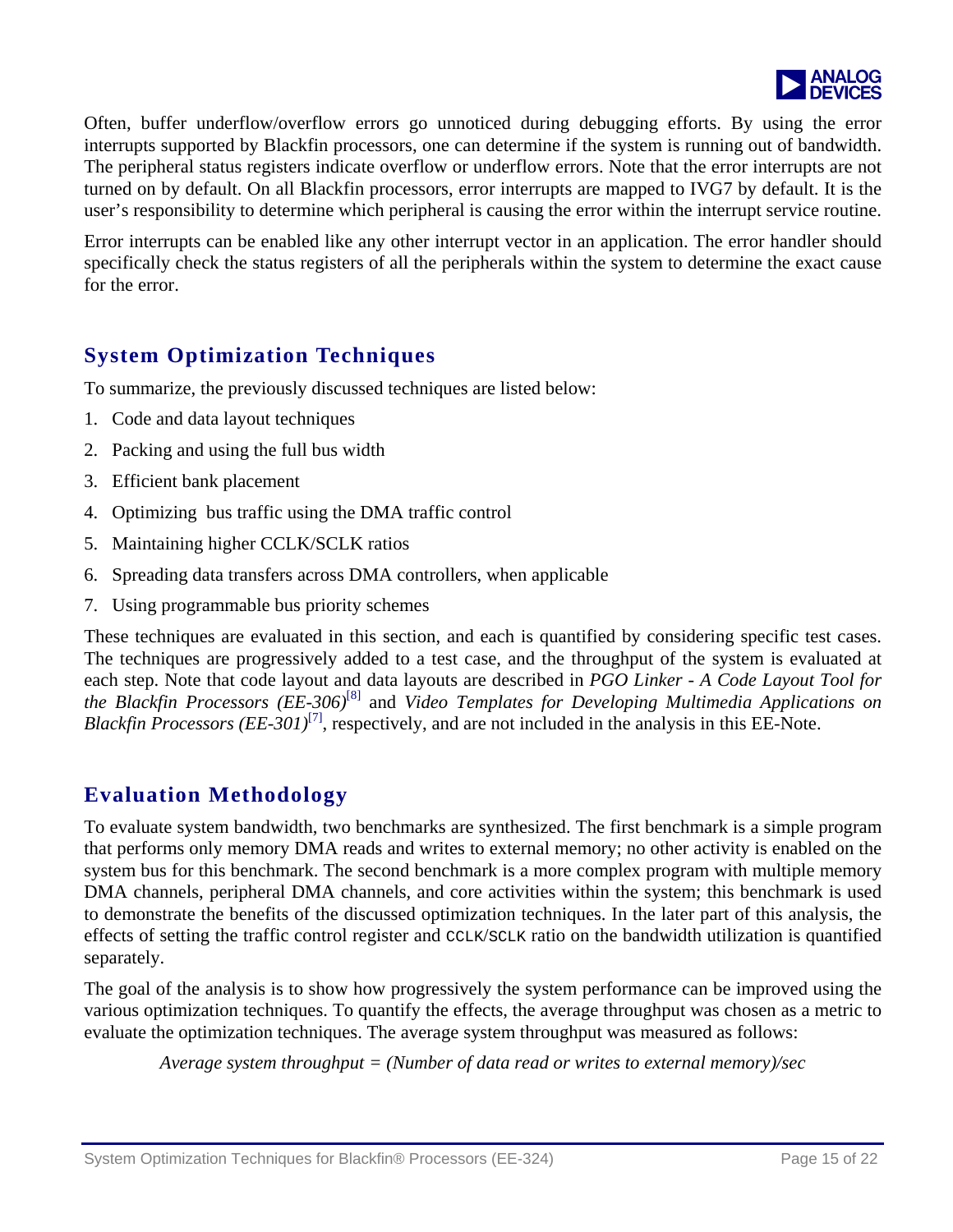

<span id="page-15-0"></span>The time interval for the system bus activity is configured using the internal core timer. The timer is set to generate an interrupt after one second has elapsed. The timer is started just before the peripherals/MDMA channels are enabled, and then the peripherals/MDMA channels are disabled within the core timer ISR. The amount of data transferred is measured with the respective counters in the interrupt service routines of the peripherals. An interrupt is generated on every buffer transfer, and the counter is incremented every time a peripheral/MDMA ISR is invoked. As all peripherals and MDMA channels are running in autobuffer mode, peripheral interrupt latency does not need to be accounted for in the final calculations for throughput. Note that the timer interrupt latency is ignored in the calculations.

The benchmarks were evaluated on the ADSP-BF561 processor, but the inferences drawn from the results are applicable to all Blackfin processors unless otherwise stated.

## **System Bandwidth Analysis**

Two benchmarks are discussed in this section: a simple memory DMA example and a realistic embedded application featuring video and audio input/output and file sharing.

#### **Example 1 - Memory DMA**

In this benchmark, buffers are transferred between L1 memory and external memory using a single pair of memory DMA channels. The DMA buffer is 8 KB, and the CCLK and SCLK are set to 600 MHz and 120 MHz, respectively. [Table 5](#page-15-0) shows the throughput analysis for SDRAM accesses. Note that there is only one memory DMA channel running in the system, and no peripheral or core accesses are made to external memory.

| <b>DMA Operation</b>  | <b>Packet</b><br><b>Size</b> | <b>Buffers</b><br><b>Transferred</b><br><b>Per Second</b> | Average<br><b>Throughput</b><br>(MB/s) | $\frac{0}{0}$<br><b>Max</b><br>of<br><b>Theoretical</b><br><b>Throughput</b><br>(of $480$ MB/s) |
|-----------------------|------------------------------|-----------------------------------------------------------|----------------------------------------|-------------------------------------------------------------------------------------------------|
| Write access          | <b>8 KB</b>                  | 57303                                                     | 469                                    | 98%                                                                                             |
| L1 to external memory |                              |                                                           |                                        |                                                                                                 |
| Read access           | <b>8 KB</b>                  | 51165                                                     | 419                                    | 87%                                                                                             |
| External memory to L1 |                              |                                                           |                                        |                                                                                                 |

*Table 5. Throughput for DMA read and write accesses to the external memory* 

The memory DMA channel is used in auto-buffer mode running uninterrupted until the core timer expires. In this benchmark, none of the system optimization techniques are used. However, as shown in [Table 5,](#page-15-0) the throughput is close to the maximum theoretical bandwidth available. This is because there is no other activity on the external bus except for memory DMA channel 1 read/write accesses. Also, the accesses are to the same page in external memory, which avoids page miss penalties. The read from external memory is affected due to the CAS latency on every read cycle. Refer to [Table 2](#page-4-0) for external memory latencies for DMA read and write accesses.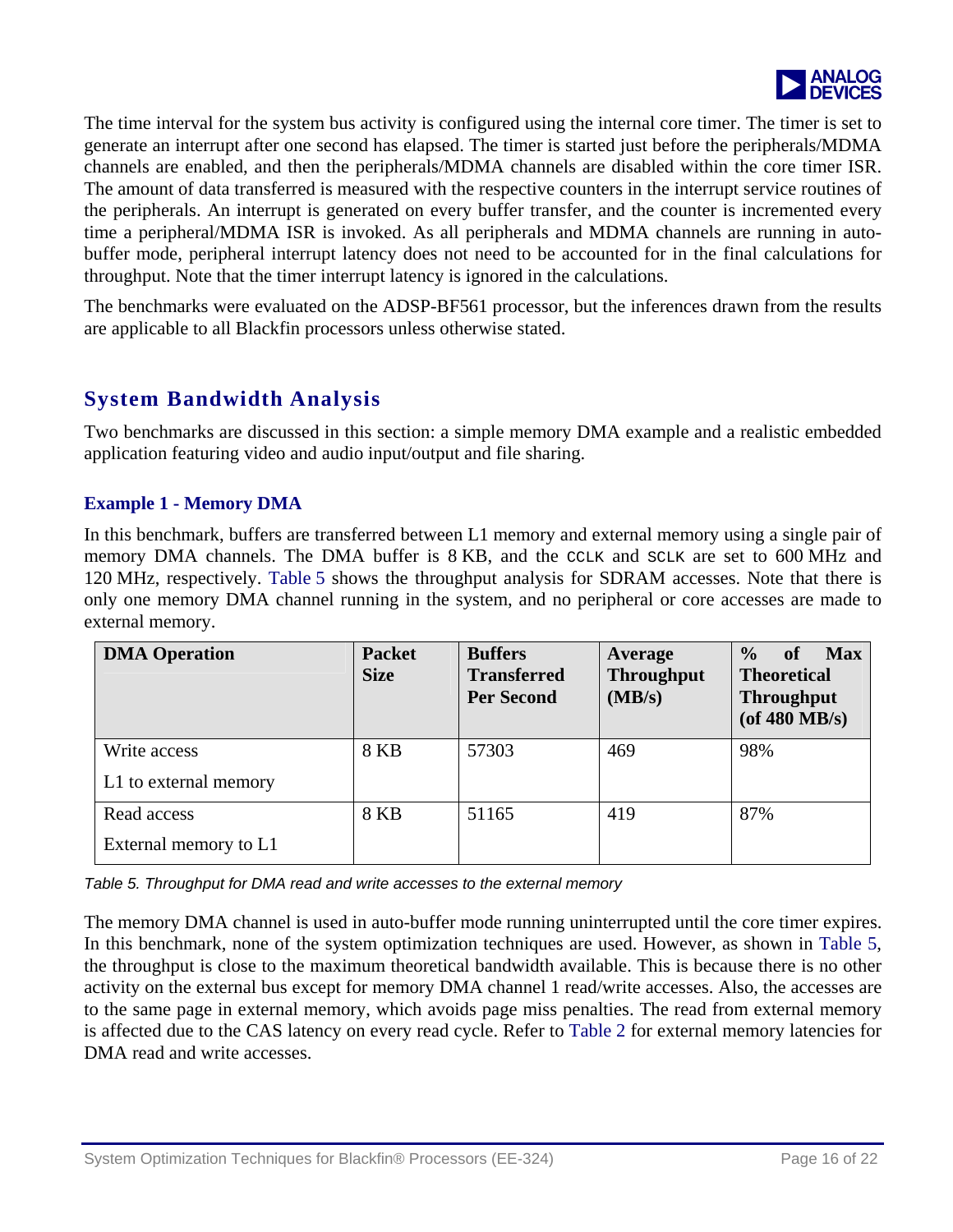

#### <span id="page-16-0"></span>**Example 2 - Audio/Video with File Sharing**

For the second benchmark, a more likely application is analyzed, which includes the peripheral interface for video in/out, audio in/out, and some file sharing through a network or USB interface. This benchmark basically consists of additional interfaces to the established single memory DMA benchmark. The following peripheral assignments are used to interface with the external devices.

| <b>External Device</b>          | <b>Peripherals Assigned</b> | <b>DMA Controller (DMAC)</b> | <b>Comments</b>                                   |
|---------------------------------|-----------------------------|------------------------------|---------------------------------------------------|
| Video encoder                   | PPI <sub>0</sub>            | DMAC <sub>1</sub>            | ITU-656 format video input                        |
| Video decoder                   | PPI <sub>1</sub>            | DMAC <sub>1</sub>            |                                                   |
| Audio in                        | <b>SPORTO RX</b>            | DMAC <sub>2</sub>            |                                                   |
| Audio out                       | <b>SPORTO TX</b>            | DMAC <sub>2</sub>            |                                                   |
| File write to PC                | MDMA1 1                     | DMAC <sub>1</sub>            | Write to ASYNC memory                             |
| (USB to ASYNC memory transfers) |                             |                              |                                                   |
| Internal memory DMA transfers   | MDMA1 0                     | DMAC <sub>1</sub>            | To move data from external<br>memory to L1 memory |

*Table 6. Peripheral/DMA assignment for external devices interfaced to the system* 

To evaluate the optimization techniques and suggested guidelines, the following four application scenarios are considered:

**Scenario 1:** The scenario is set up as shown in [Figure 9.](#page-16-0) This is the baseline scenario model, where none of the system optimization techniques have been used.



*Figure 9: Example scenario 1 (L2 memory not shown)* 

**Scenario 2:** Memory DMA transfers (MDMA1\_0 MDMA1\_1) are moved to DMA controller 2 (MDMA2\_0 MDMA2\_1).

**Scenario 3:** Both DMA controllers are used for memory DMA transfers.

**Scenario 4:** A tight core access loop is added to external memory.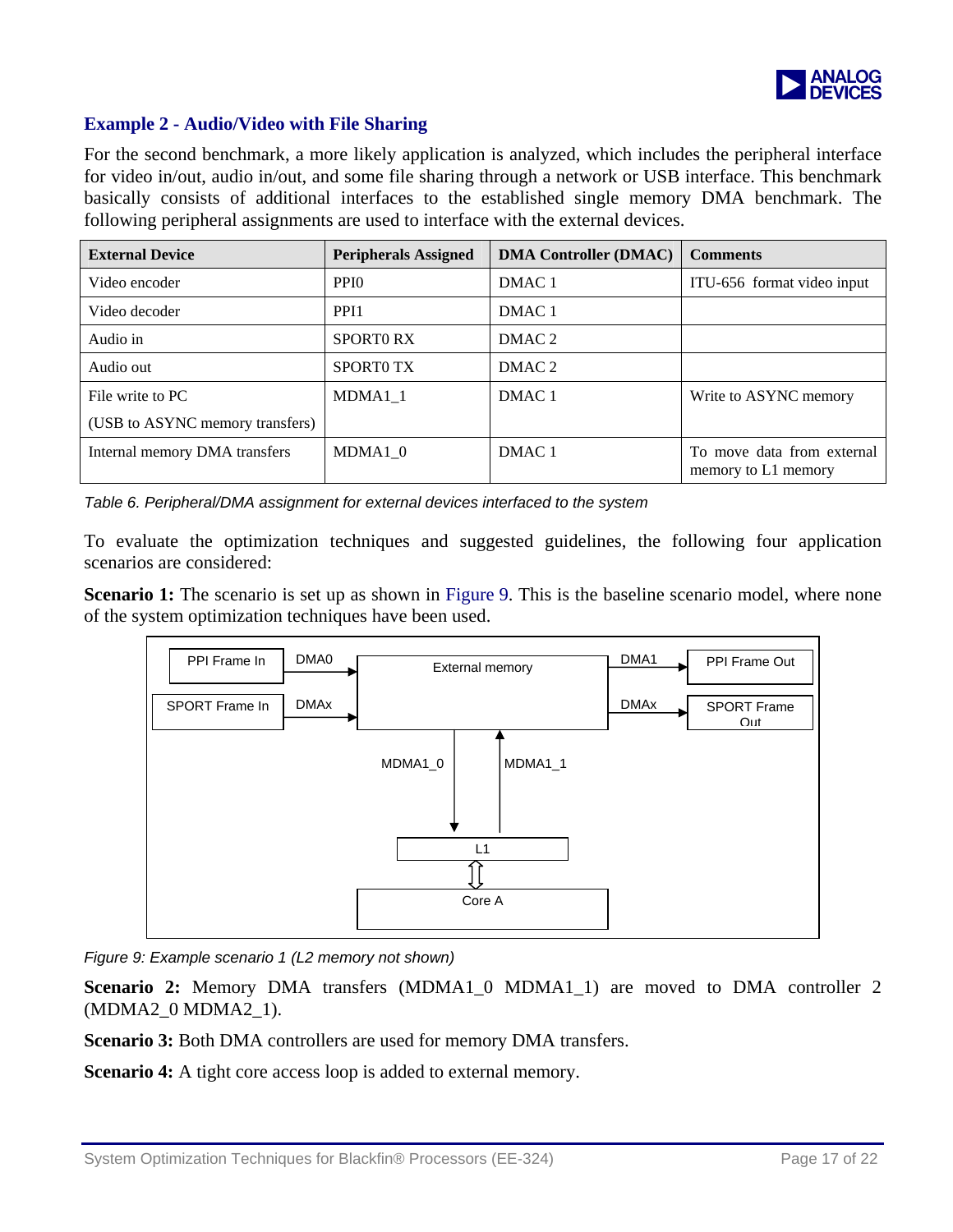

<span id="page-17-0"></span>Note that MDMA channels can transfer 32-bit words to external memory each sclk cycle, which results in maximum bus utilization. The MDMA channels run uninterrupted in auto-buffer mode, thereby utilizing any free bandwidth between peripheral DMA channel transfers.

| Peripheral                | <b>Packet Size</b>    | <b>Packets Transferred</b><br><b>Per Second</b> | MB/s |
|---------------------------|-----------------------|-------------------------------------------------|------|
| $PPI - In$                | $1716 * 525 = 900900$ | 16                                              | 14   |
| (30 MHz-NTSC video in)    |                       |                                                 |      |
| $PPI - Out$               | $1716 * 525 = 900900$ | 9                                               | 8    |
| (30 MHz - NTSC video out) |                       |                                                 |      |
| <b>MDMA</b>               | 8192                  | 14                                              |      |
|                           |                       |                                                 |      |
| SPORT_RX/TX               | 32                    | 14649                                           | 0.1  |
| (4 MHz)                   |                       |                                                 |      |
| <b>TOTAL</b>              |                       |                                                 | 23   |

*Table 7: Throughput calculation for baseline scenario 1* 

| Optimization<br><b>Technique</b> | Scenario 1 |             | <b>Scenario 2</b><br>(Spreading to 2 DMA)<br><b>Controllers</b> ) |             | <b>Scenario 3</b><br>(Using Both DMA<br><b>Controllers</b> ) |             |
|----------------------------------|------------|-------------|-------------------------------------------------------------------|-------------|--------------------------------------------------------------|-------------|
|                                  | MB/s       | Improvement | MB/s                                                              | Improvement | MB/s                                                         | Improvement |
| <b>Baseline</b>                  | 23         | 1x          | 23                                                                | 1x          | 23                                                           | 1x          |
| Bus width and<br>PPI packing     | 54         | 2.3x        | 148                                                               | 6.4x        | 148                                                          | 6.4x        |
| Efficient bank<br>placement      | 96         | 4.2x        | 348                                                               | 15.2x       | 351                                                          | 15.3x       |
| DMA traffic<br>control           | 230        | 10.0x       | 330                                                               | 15.0x       | 342                                                          | 15.5x       |

*Table 8. Throughput improvements with various optimization techniques for three different application scenarios.* 

As can be seen from [Table 8](#page-17-0), using the full bus width and enabling packing can improve the performance by up to 2.3x for the first scenario and 6.4x in the second and third scenarios. Efficient bank placement can give an additional 8x (15.2x - 6.4x) improvement. By spreading the data transfers across two DMA controllers, the throughput is increased by a factor of five times the baseline throughput. DMA traffic control improves performance when traffic is scheduled on one DMA controller (demonstrated in the first scenario). By using two DMA controllers, the bandwidth utilization is maximized with only bus width packing and efficient bank placement; therefore, adding traffic control does not increase the throughput as much (scenarios 2 and 3).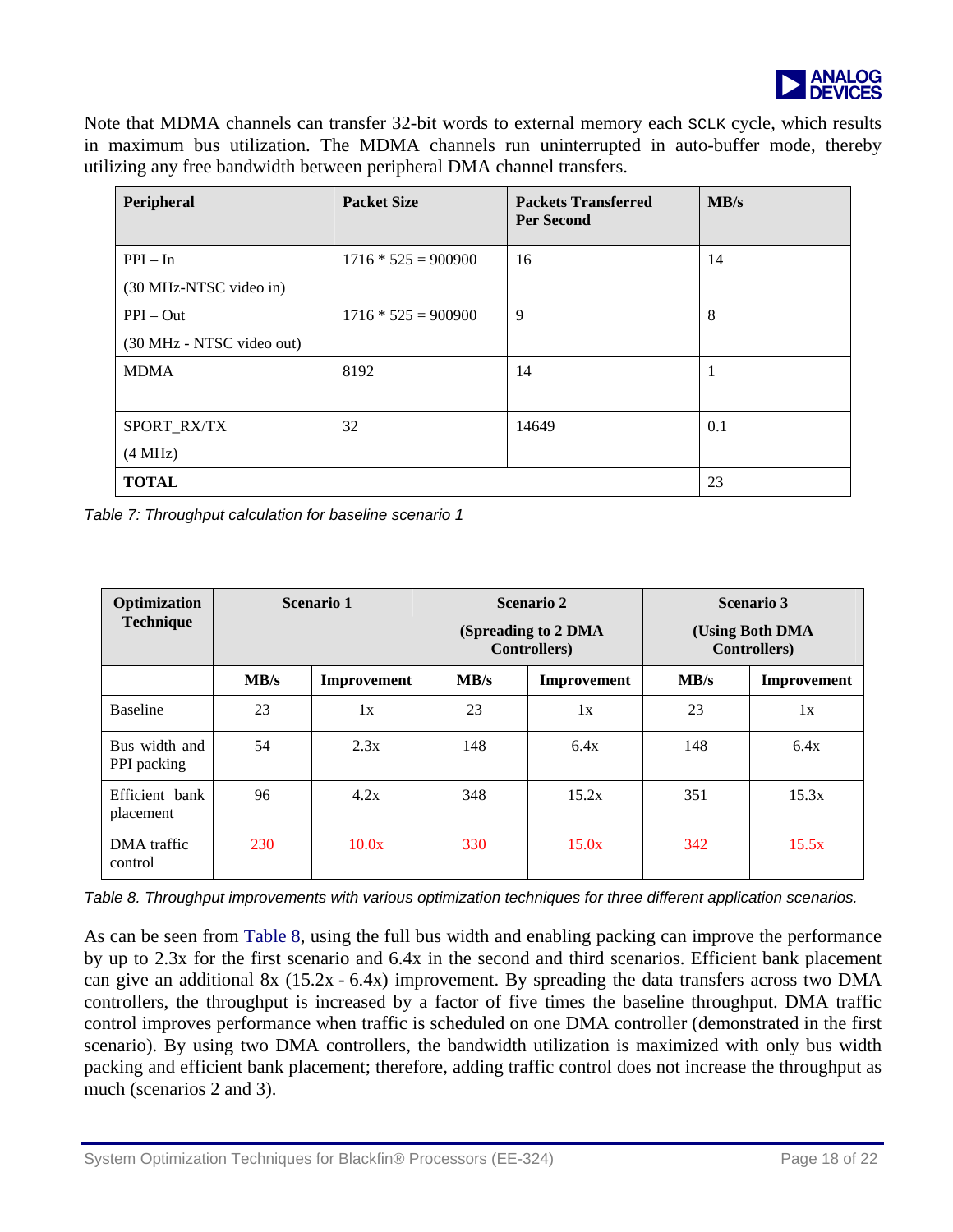

<span id="page-18-0"></span>A 4th scenario is also considered, which adds a tight core access to external memory, as shown in [Table 9.](#page-18-0)

| Optimization              | Scenario 1 |             | Scenario 4 |             |
|---------------------------|------------|-------------|------------|-------------|
|                           | MB/s       | Improvement | MB/s       | Improvement |
| <b>Baseline</b>           | 23         | 1x          | 21         | 1x          |
| Bus width and PPI packing | 54         | 2.3x        | 52         | 2.5x        |
| Efficient bank placement  | 96         | 4.2x        | 54         | 2.6x        |
| DMA traffic control       | 230        | 10.0x       | 55         | 2.6x        |
| <b>Set CDPRIO</b>         | 230        | 10.0x       | 195        | 9.3x        |

*Table 9: Throughput improvements by setting the CDPRIO bit when the core accesses external memory* 

As can be seen from Table 9, a tight core access can virtually lock the system bus to not give any access to the DMA channels. None of the techniques would be effective if the DMA does not get access to the bus. By setting the CDPRIO bit, the throughput increases.

## **Evaluating the Traffic Control Register**

As shown above, using DMA traffic control can greatly improve system throughput, but larger traffic period values can make other peripherals starve for data for longer periods of time. For example, consider when the PPI0 and PPI1 interfaces are used in an application, with PPI1 in receive mode and PPI1 in transmit mode. If the DEB traffic period is programmed to 16, either of the PPIs might have to wait for 16 transfers before it can gain access to the bus again. This may cause the FIFO of the waiting PPI to underflow or overflow.

To demonstrate this, the test case in the associated ZIP file<sup>[11]</sup> was used. In the project, two PPI channels and two MDMA channels on DMA controller 1 are used. In the test case, when traffic control is off, the PPI1 status register shows an underflow error. By setting the traffic control to 0x0777, the underflow error on PPI1 is eliminated because of the reduced bank turnaround times. In order to increase the throughput further, setting a more aggressive value of 0x07ff will again cause an underflow error on PPI1. This is because holding the PPI1 for a longer time causes its FIFO to starve for data, eventually resulting in an underflow.

As discussed in the previous section, a general rule of thumb is to use a traffic period value of 0x7 for less than three peripherals on a DMA controller and a traffic period of 0x3 when four or more peripherals are running on a DMA controller. Also of interest is the fact that the DEB traffic period is more significant to the throughput performance than the DCB or the DAB bus traffic period, as the bank turnaround times on the external memory have higher penalties than turnarounds on L1 SRAM memories.

The five most significant bits of the traffic control register control the MDMA round-robin period. Roundrobin allows equal sharing among the MDMA channels, such that a higher priority MDMA channel does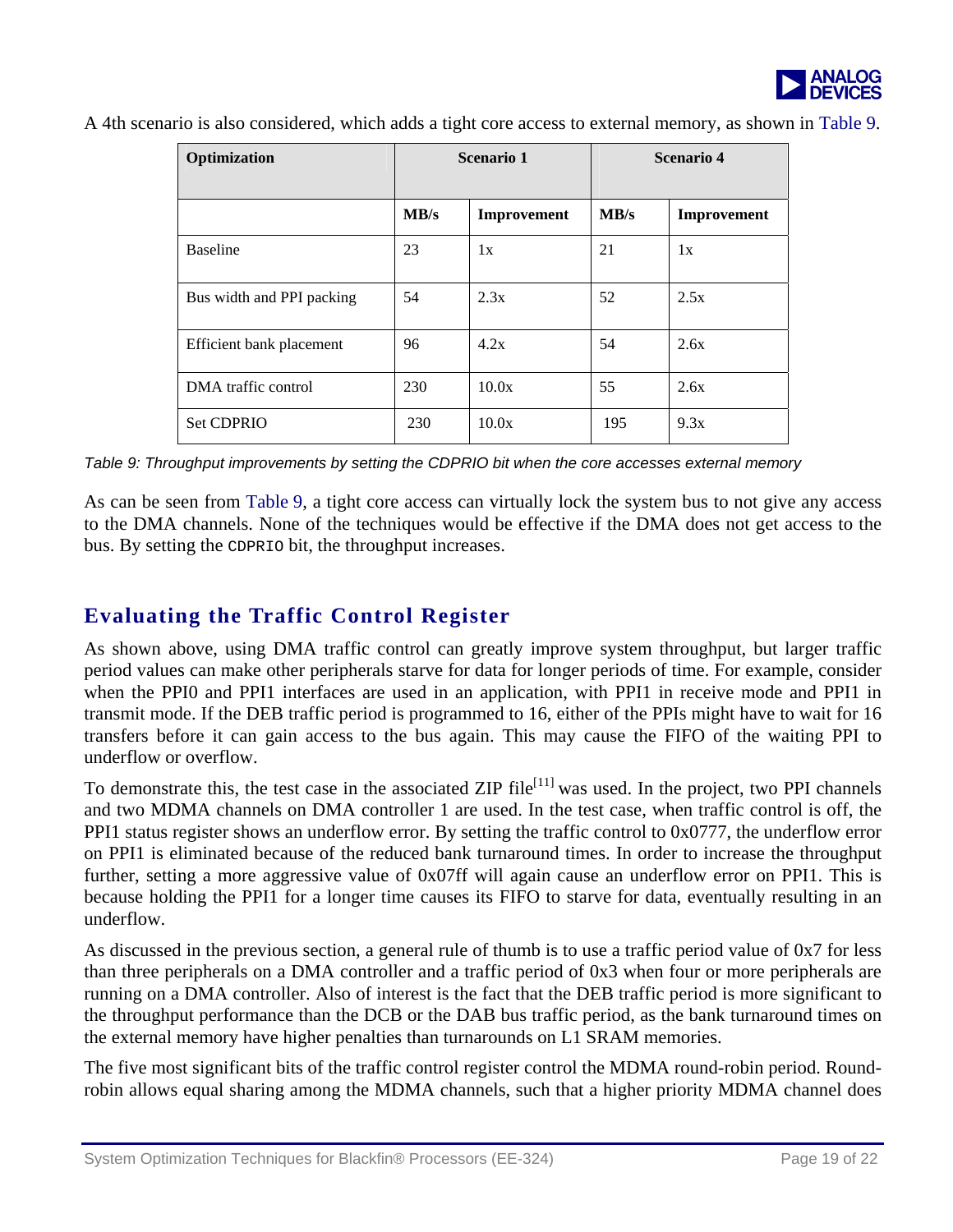

not block a lower priority channel. However, introducing round-robin lowers the DMA performance due to the additional latency in switching between the channels. Figure 10 shows the throughput performance versus the MDMA round-robin count for two MDMA channels running uninterrupted on DMA controller 1. The throughput is measured in the same way as the previous experiments.



*Figure 10. MDMA round-robin period vs. throughput* 

As can be seen, as the round-robin count is decreased, the achievable throughput of the system subsequently decreases. Programming the round-robin period to zero results in maximum system bus utilization; however, in this case, the higher priority channel (MDMA1) will not allow the lower priority channel (MDMA2) to gain access to the bus until its current transaction is complete.

## **Evaluating CCLK/SCLK Ratio**

The CCLK to SCLK ratio also affects the system throughput because, at lower core clocks, synchronization and increased latencies of the core buses result in reduced system bus utilization. Table 10 shows the effects of the CCLK/SCLK ratio on the system throughput. The test case used is similar to the single MDMA channel to transfer an 8-KB DMA buffer between L1 and external memory, and the experiment is repeated for different CCLK/SCLK ratios for a read and a write access to external memory.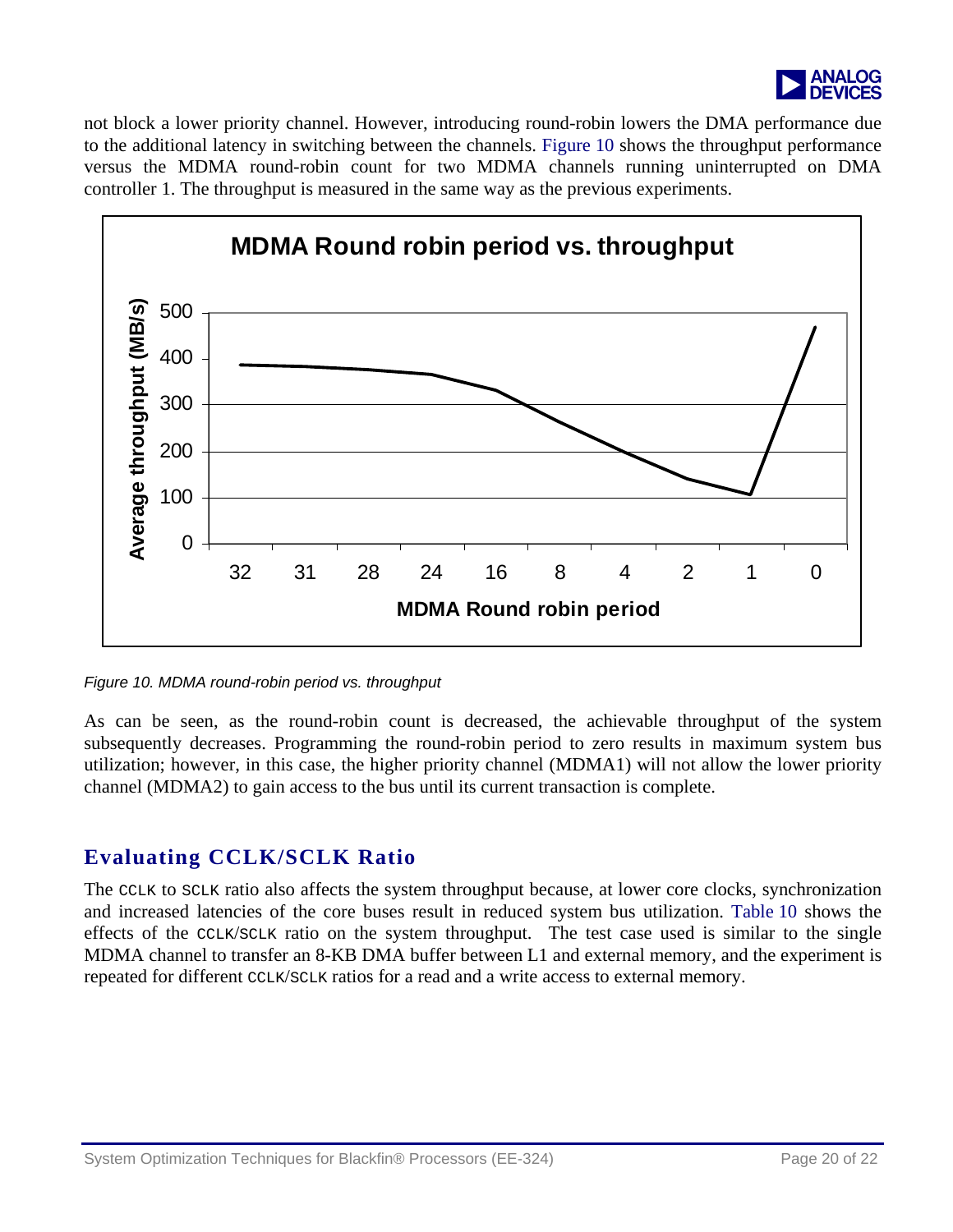

| <b>DMA</b><br><b>Access</b> | <b>CCLK/SCLK</b><br><b>Ratio</b> | <b>Transfers</b><br><b>Per Second</b> | <b>Average Throughput</b><br>(Transfers/sec * buffer size) | % of Theoretical<br><b>Throughput</b><br>(of $480$ MB/s) |
|-----------------------------|----------------------------------|---------------------------------------|------------------------------------------------------------|----------------------------------------------------------|
|                             | 5                                | 57303                                 | 469                                                        | 97.71                                                    |
|                             | $\overline{4}$                   | 46265                                 | 379                                                        | 78.96                                                    |
| Write                       | 3                                | 46265                                 | 379                                                        | 78.96                                                    |
|                             | 2                                | 33301                                 | 272                                                        | 56.67                                                    |
|                             |                                  | 23378                                 | 191                                                        | 39.79                                                    |
|                             | 5                                | 51165                                 | 419                                                        | 87.29                                                    |
|                             | $\overline{4}$                   | 51165                                 | 419                                                        | 87.29                                                    |
| <b>Read</b>                 | 3                                | 51165                                 | 419                                                        | 87.29                                                    |
|                             | 2                                | 38757                                 | 317                                                        | 66.04                                                    |
|                             |                                  | 29196                                 | 239                                                        | 49.79                                                    |

*Table 10: Effects of CCLK/SCLK ratio on system throughput* 

As can be seen, the performance drops considerably below the 2:1 CCLK/SCLK ratio. The read is less sensitive, as the core bus latencies are hidden due to the additional CAS latency involved with a read access to external memory. The reduced bus utilization is due to DCB latencies, but this would be hidden if there were additional peripheral activities on the system bus, such that the DCB was not the bottleneck.

# **Conclusion**

Blackfin processors provide several optimization techniques that can help to fully utilize the available bandwidth over the EBIU. The memory and system optimization techniques discussed in this application note will help produce efficient code/data layouts and optimize system performance.